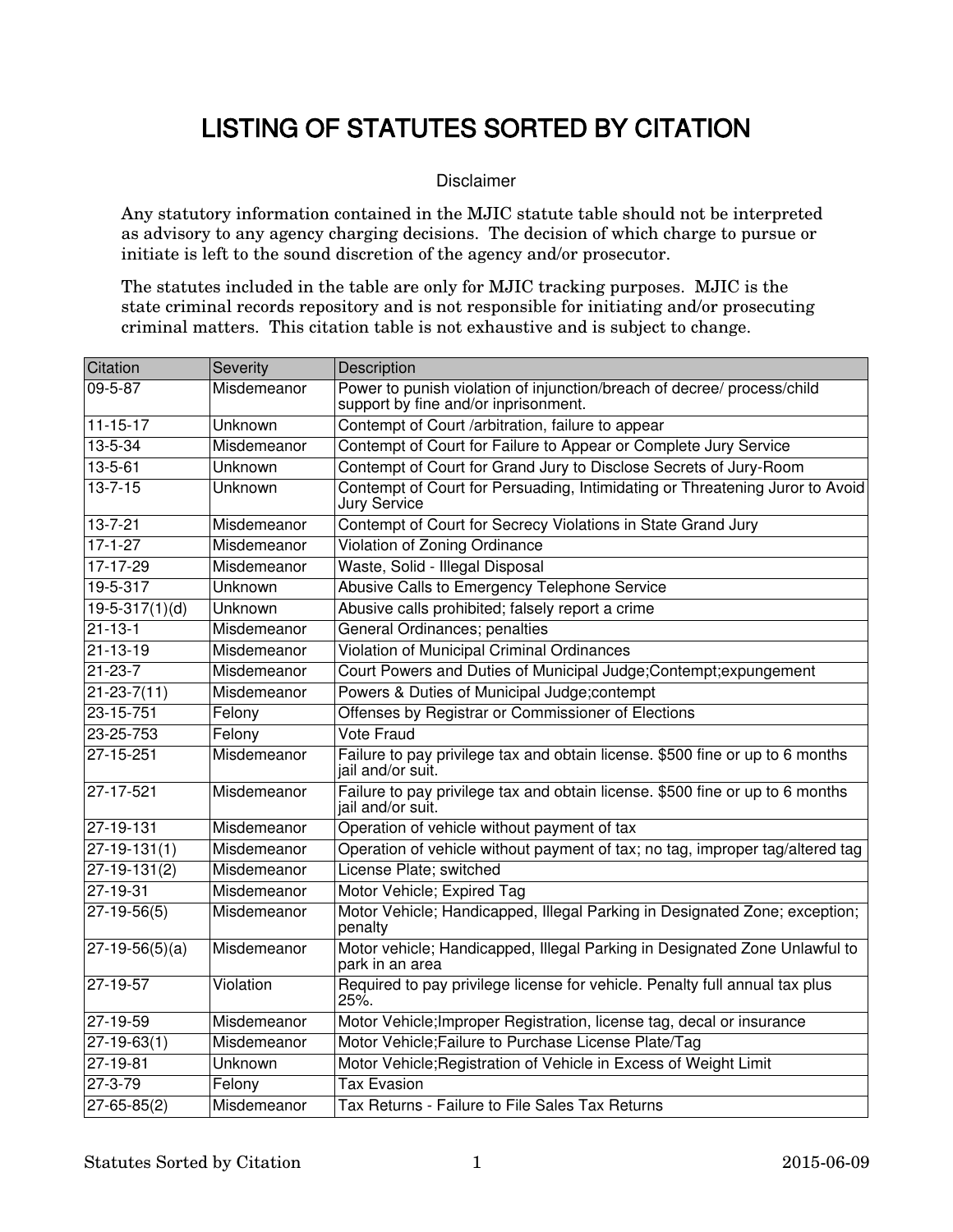| Citation                 | Severity       | Description                                                                                                      |
|--------------------------|----------------|------------------------------------------------------------------------------------------------------------------|
| 27-7-83                  | Misdemeanor    | Income Tax & Witholding; Confidentiality of Reports and Returns; violation                                       |
| $ 27 - 7 - 87(1) $       | Felony         | Income Tax & Witholding; False Return or Report Constitutes Perjury                                              |
| $27 - 7 - 87(2); (3)$    | Misdemeanor    | Income Tax & Withholding; Failure to Make Return/Report by Individual,<br>Corporation, Partnership, etc. Penalty |
| 27-71-23                 | Misdemeanor    | Alcoholic Beverage/Payment of Privilege Tax                                                                      |
| 29-5-85                  | Misdemeanor    | Prohibition of Sales, Signs, Placards& Solicitations on Capitol Grounds                                          |
| 29-5-87                  | Misdemeanor    | Prohibition of Injuries to Structures or Vegetation on Capitol Grounds                                           |
| 29-5-91                  | Misdemeanor    | Prohibition Against Parades or Assemblages or Display of Banners on<br>Capital Grounds                           |
| 29-5-93                  | Misdemeanor    | Prohib Against Discharge of Firearms/Explosives, Setting Fires, Uttering<br>Threatening/Abusive Language on Cap  |
| 33-13-469                | Unknown        | Desertion of Military(state)                                                                                     |
| 33-13-471                | Unknown        | Military - Absent without leave from state military duty                                                         |
| $33 - 7 - 3$             | Misdemeanor    | Failure to Report or Participate - National Guard training                                                       |
| 37-11-23                 | Misdemeanor    | Disturbing Public School Session or Meeting                                                                      |
| 37-13-91                 | Unknown        | <b>Compulsory School Attendance Requirement</b>                                                                  |
| $37 - 41 - 2$            | Misdemeanor    | Interference with Operation of School Bus                                                                        |
| $41 - 10 - 1(1)$         | Misdemeanor    | Medical Recs-Placing Inaccurate/Misleading Info in Med.Chart Regarding<br>Diag, Care, Trtmt or Cause of Patient  |
| $41 - 10 - 1(2)$         | Misdemeanor    | Medical Records-Intentional Alteration or Destruction of Patient's Record                                        |
| $41 - 23 - 2$            | Felony         | Violation of Health Department Order Re: Communicable Disease                                                    |
| 41-29-139                | Unknown        | <b>Controlled Substance Violations</b>                                                                           |
| $\sqrt{41-29-139(a)}(1)$ | Felony         | Controlled Substance-Sell, Transfer, Distribute, Possess With Intent to Sell                                     |
| $41 - 29 - 139(a)(2)$    | <b>Unknown</b> | Counterfeit Substance: Possession with Intent                                                                    |
| $41 - 29 - 139(b)(4)$    | Felony         | Controlled Substance; Schedule III and IV                                                                        |
| 41-29-139(c)             | Unknown        | <b>Controlled Substance: Illegal Possession</b>                                                                  |
| 41-29-<br>139(c)(1)(B)   | Unknown        | Controlled Substance: possession .1 gr < 2 gr                                                                    |
| 41-29-<br>139(c)(2)(A)   | Misdemeanor    | Controlled Substance: First/second Offender, Non-adjudication/Unlawful<br>possession of marijuan <30g.           |
| 41-29-<br>139(c)(2)(B)   | Misdemeanor    | Motor Vehicle: possession of marijuana (1-30 grams) while operating a<br>motor vehicle                           |
| $41 - 29 - 139(d)(1)$    | Misdemeanor    | Controlled Substance: Possession of Paraphernalia                                                                |
| $41 - 29 - 139(d)(2)$    | Misdemeanor    | Controlled Substance: Sale of Paraphrenalia/ deliver, sale, possess with<br>intent                               |
| $41 - 29 - 139(d)(3)$    | Misdemeanor    | Unlawful Person 18 or Older to Deliver/Sell Paraphernalia to Person Under<br>18, Who Is At Least 3 Yrs Younger   |
| $41 - 29 - 139(d)(4)$    | Misdemeanor    | Unlawful to Place Ad For Purpose of Promoting Sale of Objects<br>Designed/Intended For Use as Paraphernalia      |
| 41-29-139(e)             | Misdemeanor    | Unlawful For Physician to Prescribe/Dispense/Admin Amphetamine &/or<br>Schedule II Stimulants for Weight Loss    |
| 41-29-139(f)             | Felony         | Sale, Transfer, Manufacture, Distribute, etc., During 12 Consec Mnth Period<br>Certain Amounts Of Certain Drugs  |
| $41 - 29 - 139(g)$       | Felony         | <b>Trafficking in Controlled Substances</b>                                                                      |
| 41-29-140                | Felony         | Knowingly/Intentionally Receive/Expend Funds Known to be Der from or<br>Finan/Invest Funds Known to Further Co   |
| $41 - 29 - 141(1)$       | Misdemeanor    | Controlled Substance: (Pharmacist) Dispensing C/S w/o a Written/Oral<br>Prescription                             |
| 41-29-142                | Felony         | Controlled Substance: Enhanced Sale of Drugs Near Church or School                                               |
| 41-29-144                | Felony         | Controlled Substance: Acquisition by Fraud                                                                       |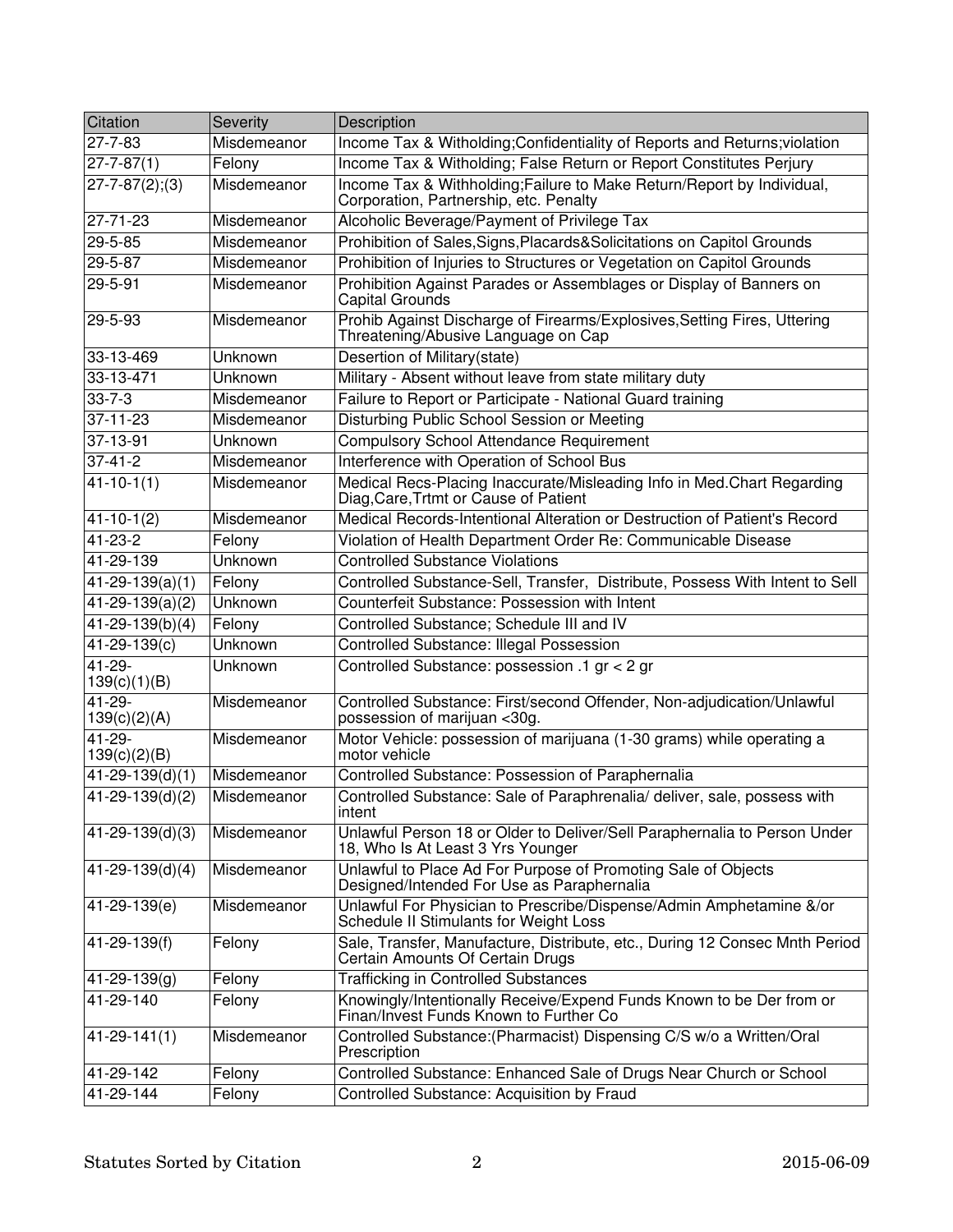| Citation                      | Severity    | Description                                                                                                           |
|-------------------------------|-------------|-----------------------------------------------------------------------------------------------------------------------|
| 41-29-144(2)                  | Felony      | Controlled Substance: Fraudulent Transfer/possession of Prescription                                                  |
| 41-29-145                     | Unknown     | Controlled Substance: Distribution to Persons under 21                                                                |
| 41-29-146                     | Misdemeanor | Controlled/counterfeit Substance: False Representation                                                                |
| 41-29-147                     | Unknown     | Controlled Substance: Second/subsequent Offender/enhanced Sentence                                                    |
| 41-29-152                     | Felony      | Enhancement of Penalty for Drug Charge While in Possession of a Firearm                                               |
| 41-29-313                     | Felony      | Purchase, Possession, Transfer or Distribution of Chemical with Intent to<br>Manufacture                              |
| $41 - 29 - 313(1)$            | Felony      | Controlled Substance - Unlawful to Purchase, Possess, Transfer, Distribute<br>Precursor Chems w/Intent to Mfg a C/S   |
| $\overline{41}$ -29-313(2)(a) | Felony      | Controlled Substance-theft of anhydrous ammonia prohibited                                                            |
| 41-29-313(2)(b)               | Felony      | Controlled Substance-unlawful to by/possess/transfer anhydrous ammonia                                                |
| 41-29-313(2)(c)               | Felony      | Controlled Substance-unlawful to buy/possess/transfer pseudoephedrine                                                 |
| 41-29-315                     | Unknown     | Restriction on purchase and sale of certain Methamphetamine precursor                                                 |
| 41-29-521                     | Unknown     | Contempt of Court for Violation of Wiretap Law                                                                        |
| 41-3-59                       | Misdemeanor | Health Code- Violation of Health Rules & Regulations of MS Board of<br>Health, Municipal, or Counties                 |
| 41-30-27                      | Unknown     | Writ to Take Custody                                                                                                  |
| 41-53-1                       | Misdemeanor | Rabies Inoculation of Dogs and Cats Required                                                                          |
| 41-53-11                      | Misdemeanor | Dogs Running at Large                                                                                                 |
| 41-67-28                      | Misdemeanor | Wastewater Disposal System Law; Violations                                                                            |
| 43-13-211                     | Felony      | False/fraudulent claim for Medicaid benefits; conspire to obtain payment of<br>false claim for Medicaid benefits      |
| 43-13-213                     | Felony      | False/fraudulent claim for Medicaid benefits; filing Felony claim                                                     |
| 43-15-23                      | Felony      | Illegal Placement of a Child; Selling Child                                                                           |
| 43-19-37                      | Unknown     | Contempt of Court for Failure to Comply With Court Order of Support                                                   |
| 43-21-301                     | Unknown     | <b>Custody Orders</b>                                                                                                 |
| 43-21-353                     | Unknown     | Duty to inform state agencies of suspected child abuse                                                                |
| $43 - 47 - 19(1)$             | Unknown     | Unlawful for any Person to Abuse, Neglect or Exploit Any Vulnerable Adult                                             |
| 43-47-37(7)                   | Misdemeanor | Failure To Report or Induce Another to Fail to Make a Report of Abuse or<br>Exploitation of a Vulnerable Adult        |
| $45 - 13 - 1$                 | Felony      | Fireworks and Explosives; Manuf, Sale, Possession, etc of Dangerous Items<br>Prohibited; Common Fireworks; Paper Caps |
| $45 - 13 - 105$               | Felony      | Fireworks and Explosives; Failure to Report Sale of Explosives                                                        |
| 45-13-109                     | Felony      | Fireworks and Explosives; Reports of Importation of Explosives                                                        |
| 45-13-15                      | Felony      | Fireworks and Explosives; Violations                                                                                  |
| 45-13-1;etSeq                 | Misdemeanor | Fireworks, Illegal Possession/sale/Manufacture                                                                        |
| 45-13-3                       | Felony      | <b>Fireworks and</b><br>Explosives;Sales,Displays,Possession,etc.,Regulated;Labeling                                  |
| 45-13-9                       | Felony      | Fireworks/Explosives;Dates When Sales Prohibited;Sales to<br>Children; Unlawful Explode/Ignite in Certain Places      |
| 45-14-33                      | Misdemeanor | <b>Radiation Protection; Unlawful Acts</b>                                                                            |
| 45-14-37                      | Misdemeanor | Radiation Protect; Penalties for Violate of Chapter, for Hinder Agency in<br>Discharge of Off Duties in Making        |
| 45-14-69                      | Felony      | Radiation Waste Transportation Act; Violations                                                                        |
| 45-19-53                      | Misdemeanor | Subversive Groups; List of Officers and Members Required to be<br>Filed; Penalty for Failure to Furnish               |
| 45-19-55                      | Misdemeanor | Subversive Groups; Persons not to Attend Meetings of Organization or<br><b>Association Unless Lists Filed</b>         |
| $45 - 21 - 3$                 | Unknown     | Rock Festivals; Permit Must be Obtained                                                                               |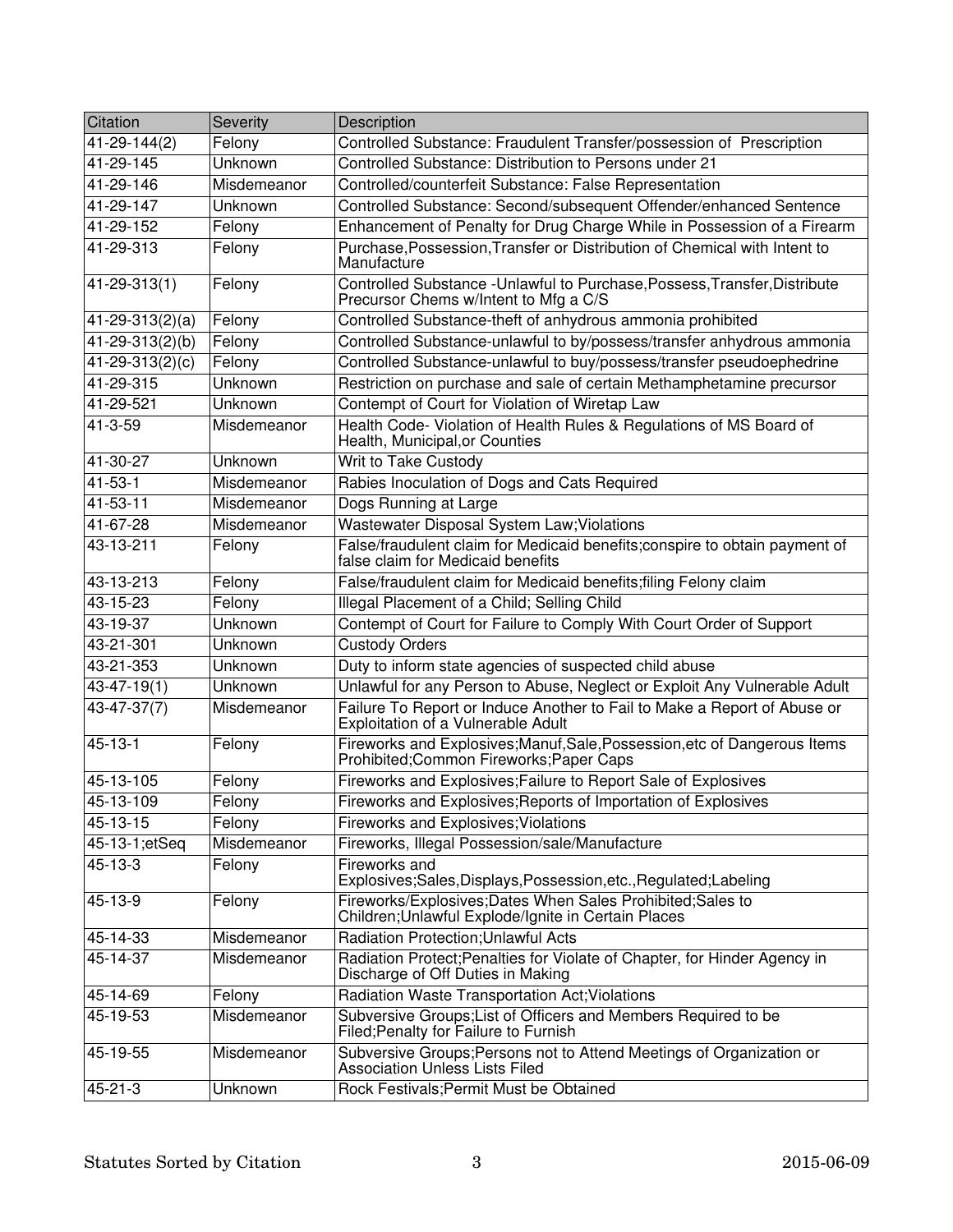| Citation          | Severity    | Description                                                                                                      |
|-------------------|-------------|------------------------------------------------------------------------------------------------------------------|
| 45-3-29           | Misdemeanor | Highway Safety Patrol; Impersonating Patrolman                                                                   |
| 45-3-39           | Misdemeanor | Highway Safety Patrol; Personal Use of Cars, Materials, & Equipment<br>Prohibited                                |
| 45-33-25          | Felony      | Sex Offender Registration Law; requires SOR registration with DPS                                                |
| $45 - 33 - 25(4)$ | Felony      | Sex Offender Registration Law; residency restriction prohibits residing within<br>1500 feet of school, etc.      |
| 45-33-27          | Felony      | Time frame sex offender reg; must reg w/ responsible agency within 3 days<br>then reg w/ DPS within 3 bus days   |
| 45-33-29(1)       | Unknown     | Address change notification                                                                                      |
| 45-33-33          | Felony      | Failure to Register Under Sex Offender Registration Law Penalties and<br>Enforcement                             |
| $45 - 33 - 51(1)$ | Misdemeanor | Misuse of Public Record Information Relating to a Sex Offender                                                   |
| $45 - 33 - 51(2)$ | Misdemeanor | Sale or Exchange of Sex Offender Information for Profit                                                          |
| 45-35-13          | Misdemeanor | Identification Cards; Unlawful Use of Cards                                                                      |
| 45-39-9           | Misdemeanor | Crime Stoppers; Divulging Report of Criminal Activity to Person not<br>Employed by Law Enf Content of the Report |
| $47 - 1 - 19$     | Unknown     | Leasing or Hiring Convicts Unlawful                                                                              |
| 47-5-1007         | Felony      | Violation of Order of Home Detention as Escape                                                                   |
| $47 - 5 - 149$    | Unknown     | United States Offender Subject to the Laws of the State                                                          |
| 47-5-192          | Misdemeanor | Possession of prohibited items by persons other than offenders                                                   |
| 47-5-193          | Felony      | Unlawful Officer to Furnish Offender Weapon/Contraband, or Person to<br>Take Weapon on Prop Occup by Offender    |
| 47-5-194          | Felony      | Prohibition Against Possession of Cash or Negotiable Instruments While<br>Committed to the Department            |
| 47-5-198          | Felony      | Sale, Possession of Use of Controlled Substances or Narcotic Drugs Within<br><b>Correctional Facility</b>        |
| $47 - 5 - 198(1)$ | Unknown     | Transfer controlled substance in correctional facility.                                                          |
| 47-7-27           | Unknown     | Parole Violation                                                                                                 |
| 47-7-37           | Unknown     | Probation Violation                                                                                              |
| 49-13-7           | Misdemeanor | <b>Commercial Quail; Breeders License</b>                                                                        |
| 49-13-9           | Misdemeanor | Commercial Quail; Sale or Transfer of Quail Carcasses; Record of Transfer                                        |
| 49-15-100         | Misdemeanor | Seafood; Usage of Gill or Trannel Nets in Certain Marine Waters Prohibited                                       |
| 49-15-28          | Misdemeanor | Seafood;Combination seafood dealer and procesor license; fees                                                    |
| 49-15-38          | Misdemeanor | Seafood; Culling Requirements; collection and planting of shells; penalties<br>for failure to deliver shells     |
| 49-15-39          | Misdemeanor | Seafood; Dredging Limits; Reefs Reserved for Tonging; penalties                                                  |
| 49-15-41          | Misdemeanor | Seafood; Oysters Not to be Caught at Night                                                                       |
| 49-15-42          | Misdemeanor | Seafood; Tagging, Unloading and Transporting of Oysters                                                          |
| 49-15-43          | Misdemeanor | Seafood; Packaging of Oysters; containers                                                                        |
| 49-15-44          | Misdemeanor | Seafood; Sale or Possession of Illegal Oysters Prohibited; penalties                                             |
| $49 - 15 - 46(1)$ | Misdemeanor | Seafood; Licensing and Fees for In-State Vessels Transporting Oysters;<br>taggind; permits                       |
| 49-15-46(2)       | Misdemeanor | Seafood; Commercial vessel for tagging or dredging shell purchase license                                        |
| $49 - 15 - 46(3)$ | Misdemeanor | Seafood; Tagging of Oysters Harvested                                                                            |
| $49-15-46(4)$     | Misdemeanor | Seafood; Recreational Oyster Permit                                                                              |
| 49-15-64          | Misdemeanor | Seafood; Shrimping in Closed Season Prohibited; penalties, ruels and<br>regualtions                              |
| 49-15-64.1        | Misdemeanor | Seafood; Waters Closed to Shrimping                                                                              |
| 49-15-64.3        | Misdemeanor | Seafood; Taking of Certain Shrimp Prohibited                                                                     |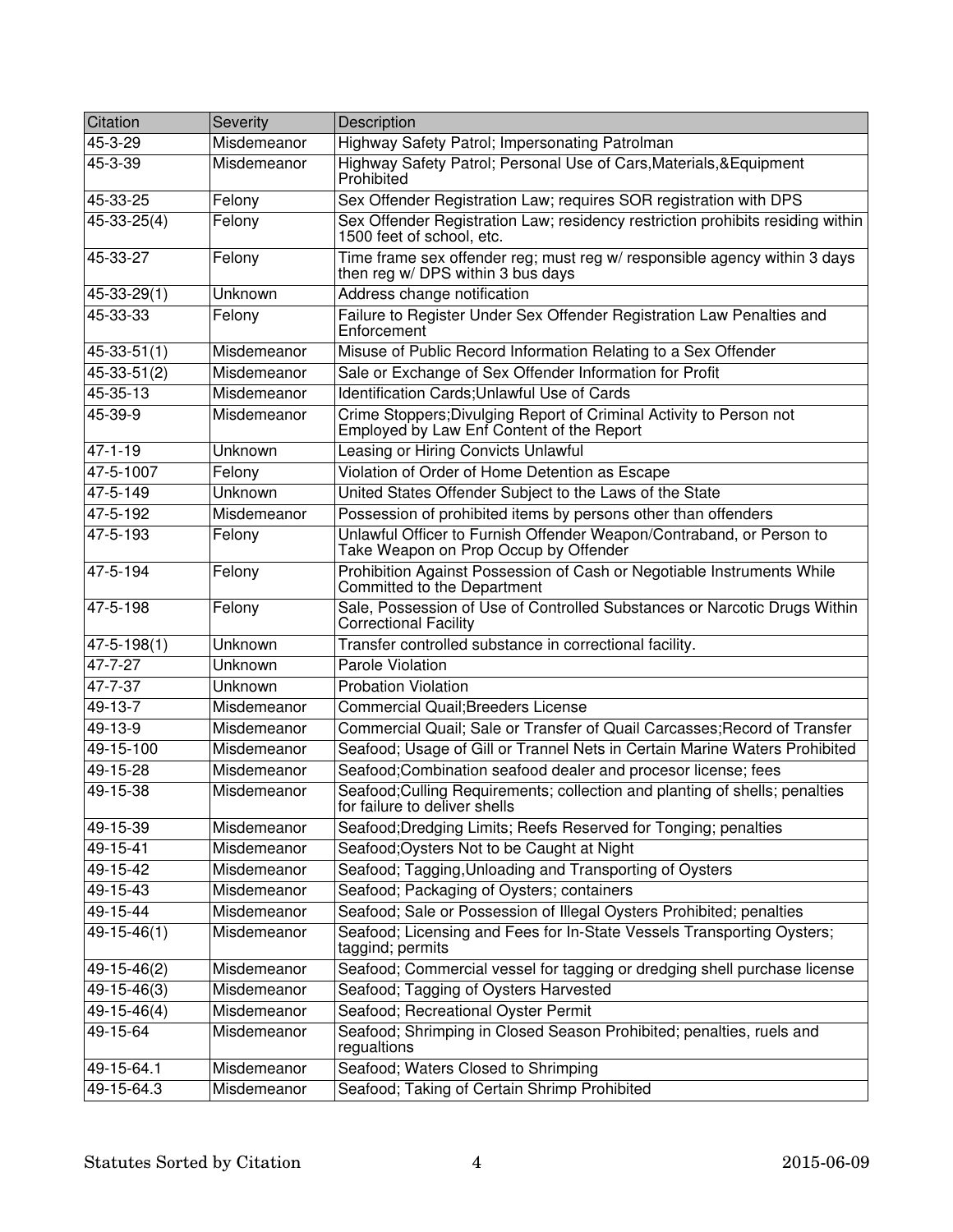| Citation          | Severity    | Description                                                                                                        |
|-------------------|-------------|--------------------------------------------------------------------------------------------------------------------|
| 49-15-64.4        | Misdemeanor | Seafood; Live Bait Catcher Boat & Dealer Tax                                                                       |
| 49-15-64.5        | Misdemeanor | Seafood; Boats used for catching or transporting saltwater shrimp; license<br>and fees                             |
| $49 - 15 - 71(1)$ | Misdemeanor | Seafood; Commercial Taking of Redfish Prohibited                                                                   |
| 49-15-71(2)       | Misdemeanor | Seafood; Unlawful Taking of Redfish Below Minimum Size                                                             |
| 49-15-73          | Misdemeanor | Seafood; Use of Aircraft to Assist in Harvesting of Redfish; penalties                                             |
| 49-15-74          | Misdemeanor | Seafood; Open Season for Menhaden                                                                                  |
| 49-15-75          | Misdemeanor | Seafood; Catch Limit Based on Weight Limitations as to Certain Fish                                                |
| 49-15-76          | Misdemeanor | Seafood; Prohibition of Sale of Game Fish; punishment                                                              |
| 49-15-77          | Misdemeanor | Seafood; Prohib Against Catching Saltwater Fish by Use of Certain<br>Nets, Seines, Traps in Certain Areas of State |
| 49-15-78          | Misdemeanor | Seafood; Prohibition Against Using Gill Net Within a Certain Distance of<br>Shoreline                              |
| 49-15-79          | Misdemeanor | Seafood: Prohibition of Use of Purse Seine Offshore from Certain Counties                                          |
| 49-15-80          | Misdemeanor | Seafood; Licensing Requirements for Vessels Used to Catch or Transport<br>Fish                                     |
| 49-15-81          | Misdemeanor | Catching or Transporting saltwater minnows; license; fees; tagging                                                 |
| 49-15-84          | Misdemeanor | Seafood; Requirements for taking of crab; crab traps                                                               |
| 49-15-86          | Misdemeanor | Seafood; Commercial and Recreational Crabbing Licenses                                                             |
| 49-15-89          | Misdemeanor | Seafood; Unlawful to Catch, Destroy, Confine, Hold or Have in Possession<br><b>Certain Crabs</b>                   |
| 49-15-94          | Misdemeanor | Seafood; Unlawful to Use Purse Seine to Catch Mullet During Roe Mullet<br>Season; penalties                        |
| 49-15-97          | Misdemeanor | Seafood; Requirement that Commercial Fishing Vessels Use Approved<br>Lights; penalties                             |
| 49-17-36          | Misdemeanor | Pollution of Waters, Streams & Air; Unlawful Acts; penalties                                                       |
| $49-17-43(5)$     | Misdemeanor | Pollution of Waters, Streams & Air; Unlawful to Discharge or Introduce<br>Polluntants                              |
| 49-17-603         | Felony      | Generation of waste in manufacture of controlled substance.                                                        |
| 49-19-55          | Misdemeanor | Forests and Forest Production; Trees to be Left Standing; Cutting for Naval<br><b>Stores</b>                       |
| 49-19-57          | Misdemeanor | <b>Forests and Forest Production; Pine Trees</b>                                                                   |
| 49-19-59          | Misdemeanor | Forests and Forest Production; Hardwood Trees                                                                      |
| 49-19-61          | Misdemeanor | Forests and Forest Production; Mixed Pine and Hardwood Trees                                                       |
| 49-19-63          | Misdemeanor | Forests and Forest Production; Seed Trees                                                                          |
| 49-7-101          | Misdemeanor | Deer, Doe, Killing                                                                                                 |
| 49-7-101(1)       | Misdemeanor | <b>General Violations</b>                                                                                          |
| 49-7-101(2)       | Misdemeanor | Unlawful Killing Doe Deer                                                                                          |
| 49-7-101(3)       | Misdemeanor | Unlawful Killing of Wild Turkey Hen                                                                                |
| 49-7-101(4)       | Misdemeanor | Unlawful Killing or Baiting of Turkeys                                                                             |
| 49-7-101(5)       | Misdemeanor | Unlawful Trapping Quail or Other Game Bird                                                                         |
| 49-7-101(6)       | Misdemeanor | Transporting, Shipping, or Carrying Quail or Other Game Bird Without<br>Permission                                 |
| 49-7-13           | Unknown     | Trapper's License                                                                                                  |
| 49-7-140          | Misdemeanor | Importation and Release of Wild Hogs                                                                               |
| 49-7-163          | Misdemeanor | Unlawful to Hunt or Take Migratory Waterfowl without Stamp                                                         |
| 49-7-19           | Unknown     | Prohibition against Issuing License to Person Unfit to Carry or Use Firearm                                        |
| 49-7-21           | Misdemeanor | Hunting, Trapping or Fishing Without License Prohibited or Unauthorized<br><b>Issuance of License</b>              |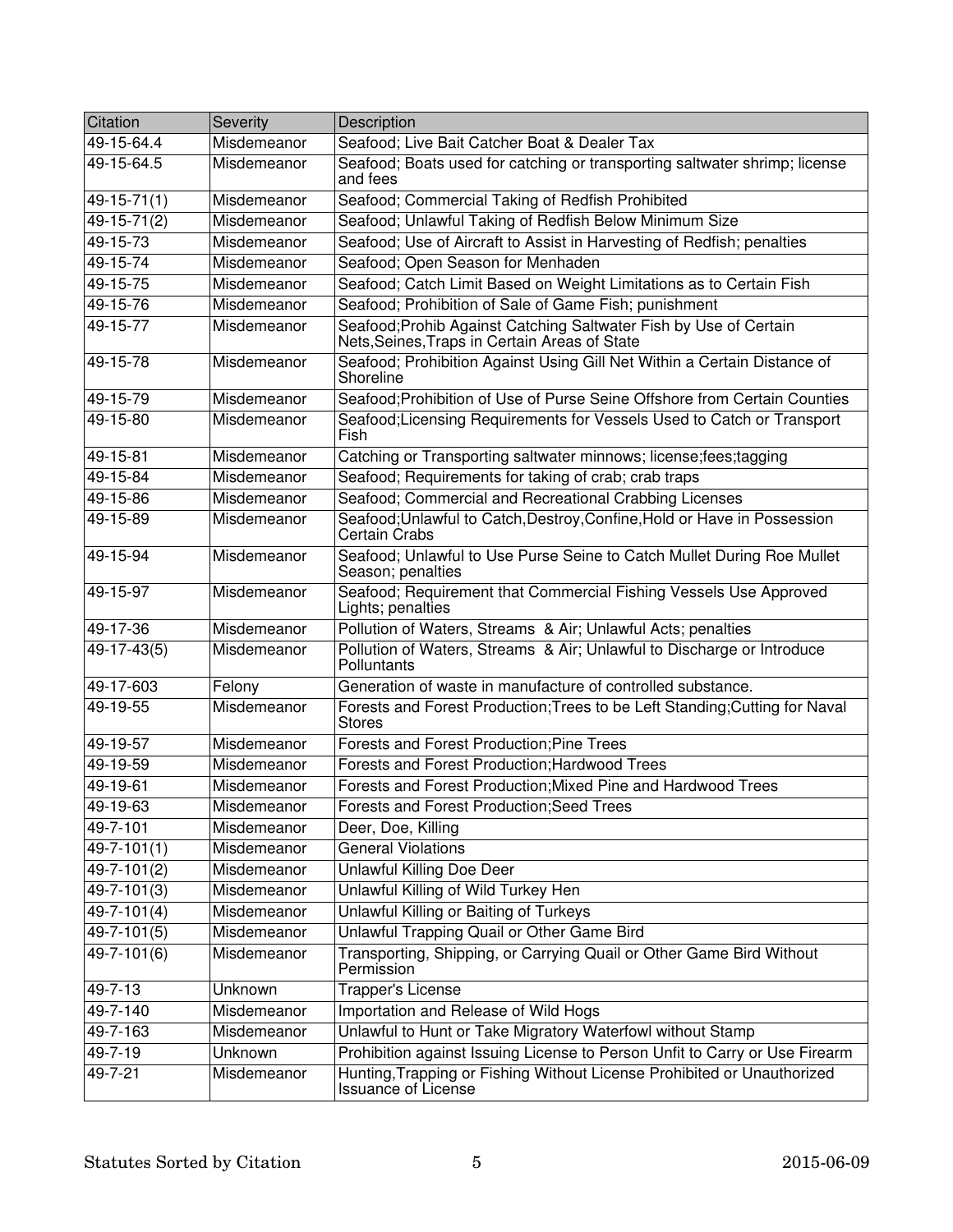| Citation         | Severity    | Description                                                                                                       |
|------------------|-------------|-------------------------------------------------------------------------------------------------------------------|
| $49 - 7 - 21(7)$ | Felony      | Obtaining Hunting, Trapping or Fishing license under assumed name or by<br>materially false statement             |
| 49-7-29          | Misdemeanor | <b>Wholesale Minnow Dealers</b>                                                                                   |
| $49 - 7 - 3(5)$  | Misdemeanor | Issuance of resident hunting and fishing license                                                                  |
| 49-7-31          | Unknown     | Restrictions on Hunting Season (Open Season)                                                                      |
| $49 - 7 - 31.1$  | Misdemeanor | Hunting - unlawful to hunt deer during gun season without orange vest                                             |
| 49-7-33          | Unknown     | Use of Scents, Lures or sound Devices                                                                             |
| 49-7-34          | Misdemeanor | Permit for Hunting Enclosure                                                                                      |
| $49 - 7 - 37$    | Misdemeanor | Special Open Seasons & Licensure Requirements                                                                     |
| $49 - 7 - 41$    | Misdemeanor | Hunting and Fishing Bag Limits                                                                                    |
| 49-7-45          | Unknown     | Animals; Taking of game w/o license and other related violations                                                  |
| 49-7-47          | Misdemeanor | Restrictions on Hunting or Catching Alligators                                                                    |
| 49-7-51          | Misdemeanor | Sale of Game Birds, Animals or Fish                                                                               |
| 49-7-53          | Misdemeanor | Shipment, etc. of Game Birds, Animals or Fish                                                                     |
| 49-7-55          | Misdemeanor | Unlawful Possession, etc. of any Game Birds, Game Animals or Game Fish                                            |
| 49-7-57          | Violation   | Possession of Illegal Game                                                                                        |
| 49-7-59          | Misdemeanor | <b>Hours For Hunting</b>                                                                                          |
| 49-7-61          | Misdemeanor | Unlawful to Hunt 1/4 Mile of Any Church On Sunday While Worship Services<br>Are Being Held                        |
| 49-7-63          | Unknown     | Use of Traps, Nets, etc., Prohibited                                                                              |
| 49-7-65          | Misdemeanor | Unlawful Hunt, Kill, Capture, etc. Any Fur Bearing Animal, Possess Green Pelt<br>Any Such Animal Except in Season |
| 49-7-67          | Misdemeanor | Unlawful to Sell The Pelt Of Any Fur Bearing Animal Knowing The Same<br>Has Been Unlawfully Taken                 |
| 49-7-69          | Misdemeanor | Use Of Explosives And Chemicals Prohibited In Taking or Killing of Fur<br>Bearing Animals or Fish                 |
| 49-7-71          | Unknown     | Unlawful To Distrub Traps Or Take Any Fur Bearing Animals From Traps<br><b>Unless Authorized</b>                  |
| 49-7-73          | Misdemeanor | Unlawful to Disturb Nest or Eggs                                                                                  |
| $49 - 7 - 75$    | Misdemeanor | Unlawful to Set Fire to Woods or Fields during nesting season of game birds                                       |
| 49-7-77          | Misdemeanor | Game Protected During High Water                                                                                  |
| 49-7-79          | Misdemeanor | Unlawful to Hunt on Land of Others                                                                                |
| 49-7-8           | Misdemeanor | Hunting and fishing w/o license-nonresident                                                                       |
| 49-7-80          | Misdemeanor | Release of Aquatic Species or Animals Not Indigenous to State Without<br>Permit                                   |
| 49-7-81          | Misdemeanor | Unlawful Taking of Fish (I.e., Electrical Device)                                                                 |
| 49-7-83          | Misdemeanor | Unlawful Not to Return to Water Game Fish Taken by Net                                                            |
| 49-7-87          | Misdemeanor | Unlawful Sale of Game Fish                                                                                        |
| 49-7-89          | Misdemeanor | Unlawful Possession of Game Fish by Dealers                                                                       |
| $49 - 7 - 91$    | Misdemeanor | Unlawful to Fish Commercially in Muddy Bayou                                                                      |
| 49-7-93          | Misdemeanor | Killing Deer or Spotted Fawn Out of Season                                                                        |
| $49 - 7 - 95$    | Unknown     | Deer; Headlighting                                                                                                |
| 49-7-97          | Misdemeanor | Hunting & Fishing; Failure of Public Officer to Perform Duty                                                      |
| 49-8-7           | Misdemeanor | Possession of wild animal w/o permit                                                                              |
| $59 - 21 - 5$    | Unknown     | Requirement of Numbering of Undocumented Vessel(Boat Registration)                                                |
| 59-21-81         | Unknown     | Boats&Other Vessels; Requirements as to Lights; Personal Floatation Device<br>and other Safety Equipment          |
| 59-21-83         | Unknown     | Boats&Other Vessels;Operation of Vessel in Reckless or Negligent Manner<br>While Operator is Incapacitated        |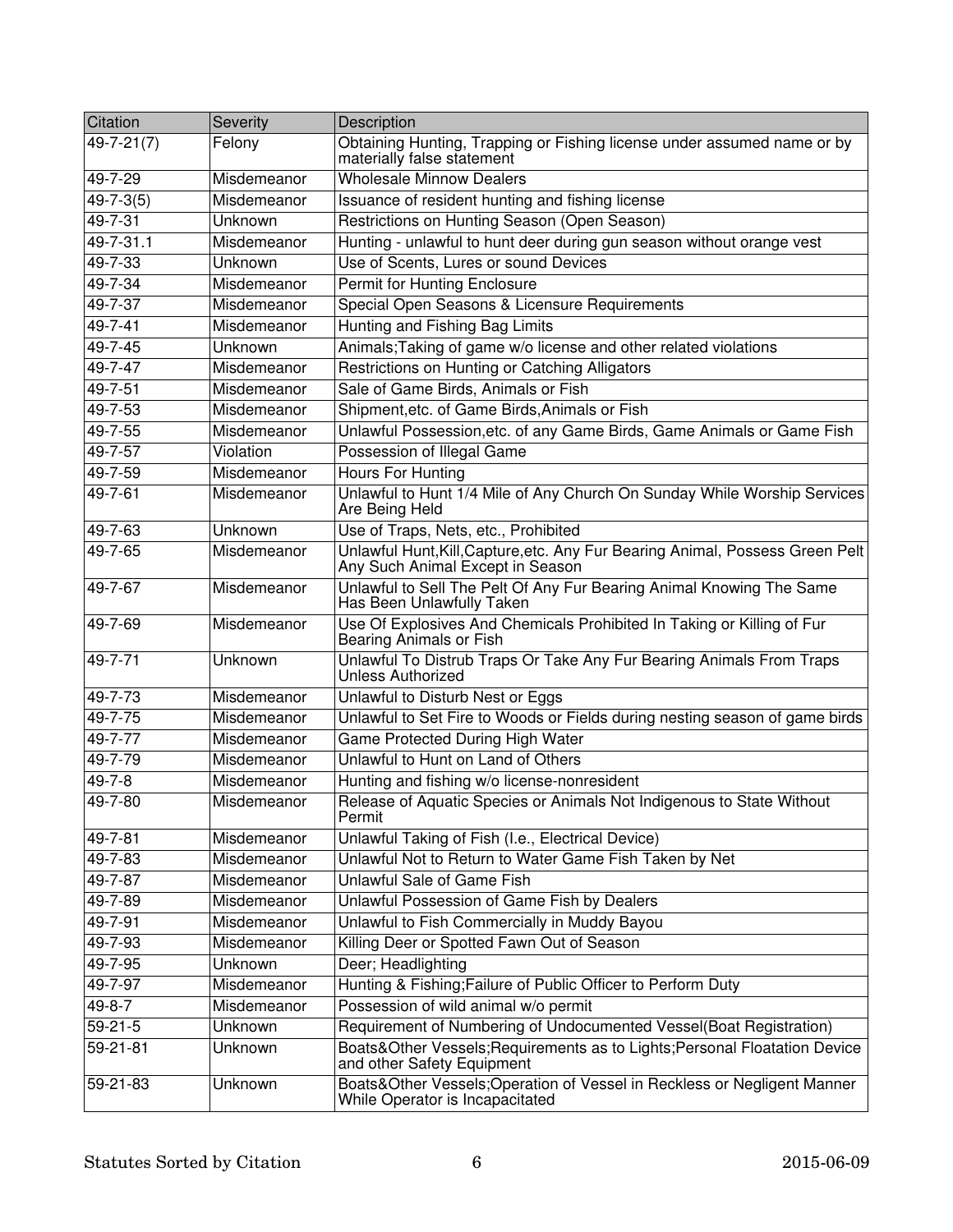| Citation              | Severity    | Description                                                                                                         |
|-----------------------|-------------|---------------------------------------------------------------------------------------------------------------------|
| 59-23-7               | Unknown     | Boating Under the Influence                                                                                         |
| $63 - 1 - 41$         | Unknown     | Possession and Display of License Upon Demand                                                                       |
| $63 - 1 - 5$          | Misdemeanor | Motor Vehicle Violation - No License                                                                                |
| $63 - 1 - 57$         | Misdemeanor | Driving with Suspended/revoked Driver's License                                                                     |
| $63 - 1 - 59$         | Unknown     | Making False Affidavit or Statements                                                                                |
| $63 - 1 - 6$          | Misdemeanor | Requirement of Motocycle Operator's License                                                                         |
| 63-1-60               | Misdemeanor | Alteration, Fraudulent Use or Fraudulent Procurement of License                                                     |
| $63 - 1 - 61$         | Misdemeanor | Causing or allowing child under 16 to drive without license                                                         |
| $63 - 1 - 63$         | Misdemeanor | Permitting Operation of Vehicle by Another Person not Authorized                                                    |
| $63 - 1 - 65$         | Misdemeanor | Loan of License or Temporary Permit to Another or Use of Another's Permit<br>or License                             |
| 63-1-69               | Misdemeanor | Motor Vehicle Violation - Specific Penalty Not Provided                                                             |
| 63-11-21              | Unknown     | DUI - Refusal to Submit to Test                                                                                     |
| 63-11-30              | Unknown     | Operation of motor veh while under influence of intoxicating liquor, drugs,<br>c/substance; Hardship; Penalties     |
| $63 - 11 - 30(1)$     | Unknown     | Operation of motor veh while under influence; BAC limits of (08%) > 21,<br>$(02%) < 21$ , $(0%)$ operating comm veh |
| $63 - 11 - 30(1)(5)$  | Felony      | DUI; cause death, mutilate, disfigure another                                                                       |
| $63-11-30(1)(c)$      | Unknown     | Operation of motor vehicle while intoxicated; BAC (.08 or more if >21)or(.02<br>or more if $<$ 21)                  |
| $63-11-30(12)(a)$     | Misdemeanor | not resulting in the serious injury or death of a child and which is a first<br>conviction                          |
| $63 - 11 - 30(12)(b)$ | Misdemeanor | not result in the serious injury or death of a child and which is a second<br>conviction                            |
| $63-11-30(12)(c)$     | Felony      | does not result in the serious injury or death of a child and which is a third or<br>subsequent conviction          |
| $63 - 11 - 30(12)(d)$ | Felony      | results in the serious injury or death of a child, subsequent offense                                               |
| $63 - 11 - 30(2)$     | Unknown     | DUI - First/subsequent Conviction Penalties                                                                         |
| $63-11-30(2)(a)$      | Misdemeanor | DUI - First Offense DUI                                                                                             |
| $63-11-30(2)(b)$      | Misdemeanor | <b>DUI - Second Conviction</b>                                                                                      |
| $63-11-30(2)(c)$      | Felony      | DUI - Third or Subsequent Conviction                                                                                |
| $63 - 11 - 30(3)$     | Unknown     | DUI - Zero Tolerance For Minors(Person Under Age of 21)                                                             |
| $63-11-30(4)$         | Unknown     | DUI - Refusal or Inability to Submit to Chemical Test                                                               |
| $63 - 11 - 30(5)$     | Felony      | DUI-Mutilation/Disfigurement/Death of another                                                                       |
| $63 - 11 - 30(7)$     | Unknown     | Convictions in other states drving/operating vehicle under influence                                                |
| $63 - 11 - 30(9)$     | Unknown     | DUI - Driver Not of Legal Age for License Prior to DUI Conviction                                                   |
| 63-11-40              | Misdemeanor | <b>Suspended Drivers License (Implied Consent)</b>                                                                  |
| $63 - 13 - 13$        | Misdemeanor | Motor Vehicle; Issuance, Use, etc. of False Certificate of Insp; Display of False<br>or Improp Obtain/Cert of Insp  |
| 63-13-17              | Misdemeanor | Motor Vehicles; Improper Represent of Establishment as Official Station;<br>Issuance of Cert. by Unauth Person      |
| 63-13-19              | Misdemeanor | Motor Vehicles; Inspections by Vehicle Dealers                                                                      |
| 63-13-23              | Misdemeanor | Motor Vehicles; Correction of Defects covered in notice issued under sect<br>63-13-21                               |
| 63-13-25              | Misdemeanor | Motor Vehicles; Inspections of Defects                                                                              |
| 63-13-3               | Misdemeanor | Motor Vehicles; Operation of Vehicles W/O Required Properly Operating<br>Equipment or in Unsafe Mechanical Cond     |
| 63-13-7               | Misdemeanor | Motor Vehicles; Rqmt of Periodic Inspection/Approval of Motor Vehicles,<br>Trailers, School Buses; Display of Insp  |
| 63-13-9               | Misdemeanor | Motor Vehicles; Details of Inspection                                                                               |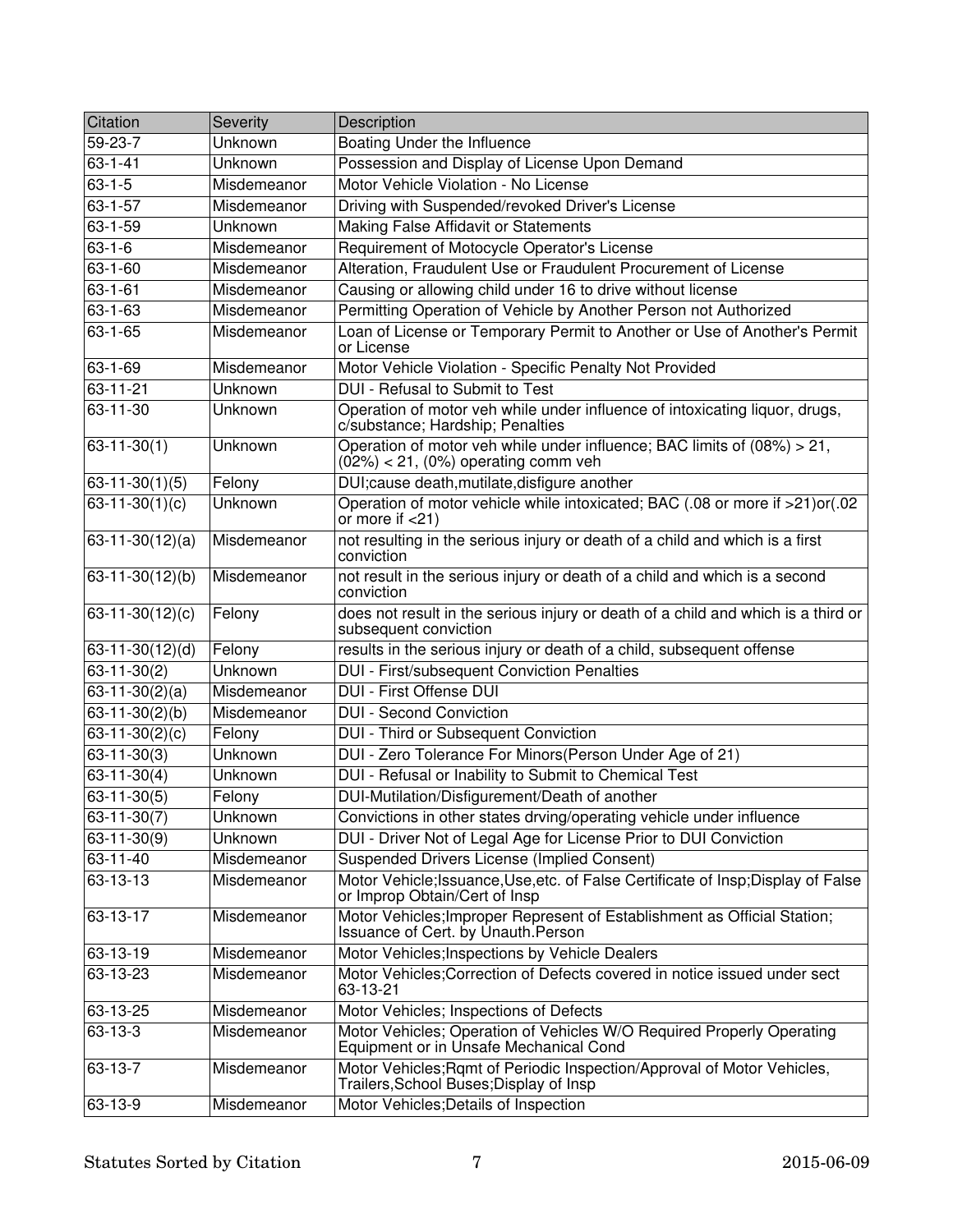| Citation            | Severity    | Description                                                                                                  |
|---------------------|-------------|--------------------------------------------------------------------------------------------------------------|
| $63 - 15 - 4$       | Misdemeanor | Failure of Owner or Operator of Motor Vehicle to Maintain Liability Insurance<br>Card                        |
| $63-15-4(2)(a)$     | Misdemeanor | No Insurance                                                                                                 |
| $63 - 15 - 69(2)$   | Misdemeanor | Accident, Giving False Information                                                                           |
| $63 - 19 - 31$      | Misdemeanor | Sales Finance Law; Execution, Terms, and Delivery of Retail Installment<br>Contract                          |
| 63-19-55            | Misdemeanor | Sales Finance Law; Engage in Business Without License                                                        |
| $63 - 2 - 1(1)$     | Misdemeanor | No Seatbelt                                                                                                  |
| 63-25-5             | Felony      | Motor Vehicle Chop Shop                                                                                      |
| $63 - 25 - 5(2)$    | Felony      | Vehicle Id # Mutilation                                                                                      |
| $63 - 25 - 5(3)(a)$ | Felony      | Motor Vehicle: Possession W/altered VIN                                                                      |
| 63-3-1001           | Unknown     | Designation of stop intersections; design & placement of stop signs                                          |
| 63-3-1003           | Misdemeanor | Failure to Yield Right-of-Way                                                                                |
| 63-3-1007           | Misdemeanor | Motor Vehicles; Failure to Properly Stop at Electrical/Mechanical Railroad<br><b>Crossing Device</b>         |
| 63-3-1011           | Unknown     | Stops at railroad crossing by vehicles carrying pasengers for hire/explosive<br>substances and school buses. |
| 63-3-1109           | Misdemeanor | Hitchhiking on roadway                                                                                       |
| 63-3-1201           | Misdemeanor | <b>Reckless Driving</b>                                                                                      |
| 63-3-1203           | Misdemeanor | Operation of vehicle w/obstructed view                                                                       |
| 63-3-1213           | Misdemeanor | <b>Careless Driving</b>                                                                                      |
| 63-3-1215(4)        | Violation   | Drag racing on public roads prohibited.                                                                      |
| 63-3-203            | Misdemeanor | Police Officer, Failure to Obey While Controlling Traffic                                                    |
| 63-3-313            | Misdemeanor | <b>Disobedience of Traffic Control Devices</b>                                                               |
| 63-3-317            | Misdemeanor | Unauthorized Signs, Signals, Markings, and Devices                                                           |
| 63-3-319            | Misdemeanor | Interference with Official Traffic Control Devices or Railroad Signs or Signals                              |
| 63-3-321            | Misdemeanor | Destruction, Removal, Etc. of Detour Sign, Warning Sign, Barricade, or<br>Fence                              |
| $63 - 3 - 401(1)$   | Misdemeanor | Accident, Hit and Run: Driver to stop at scene of accident and remain                                        |
| $63 - 3 - 401(3)$   | Misdemeanor | Accident, Hit and Run: Failure to stop or comply                                                             |
| $63 - 3 - 401(4)$   | Felony      | Accident, Hit and Run                                                                                        |
| 63-3-403            | Misdemeanor | Failure to Stop or comply(Leaving The Scene Of An Accident)                                                  |
| 63-3-405            | Unknown     | Duty of Driver Involved in Accident                                                                          |
| 63-3-407            | Violation   | Accident, Vehicle Unattended                                                                                 |
| 63-3-409            | Misdemeanor | Driver Striking Fixtures Upon or Adjacent to Highway                                                         |
| 63-3-411            | Misdemeanor | Drivers Involved In Accidents Involving Injury or Death or Property Damage;<br>duty to report                |
| $63 - 3 - 413$      | Misdemeanor | Reporting of Accident by Occupant When Driver Incapable of Reporting                                         |
| 63-3-501            | Misdemeanor | Speeding on State Highway                                                                                    |
| 63-3-505            | Misdemeanor | Speeding: Failure to decrease speed approaching intersection, hill, etc.                                     |
| 63-3-511            | Misdemeanor | Speeding on Local Highways; establishment of speed limit by local<br>authorities                             |
| 63-3-515            | Misdemeanor | Speed Limits Near Schools and Churches; Upon Levees and Causeways,<br>and in other Designated Special Zones  |
| 63-3-516            | Misdemeanor | Speed Limits Within Highway Work Zone                                                                        |
| 63-3-519            | Misdemeanor | Use of Radar Detection Equipment                                                                             |
| 63-3-601            | Misdemeanor | Driving in more than one lane                                                                                |
| 63-3-603            | Misdemeanor | Motor Vehicles; Driving on Roadways Laned for Traffic                                                        |
| 63-3-605            | Misdemeanor | Driving Upon One-Way Roadways and Around Rotary Traffic Island                                               |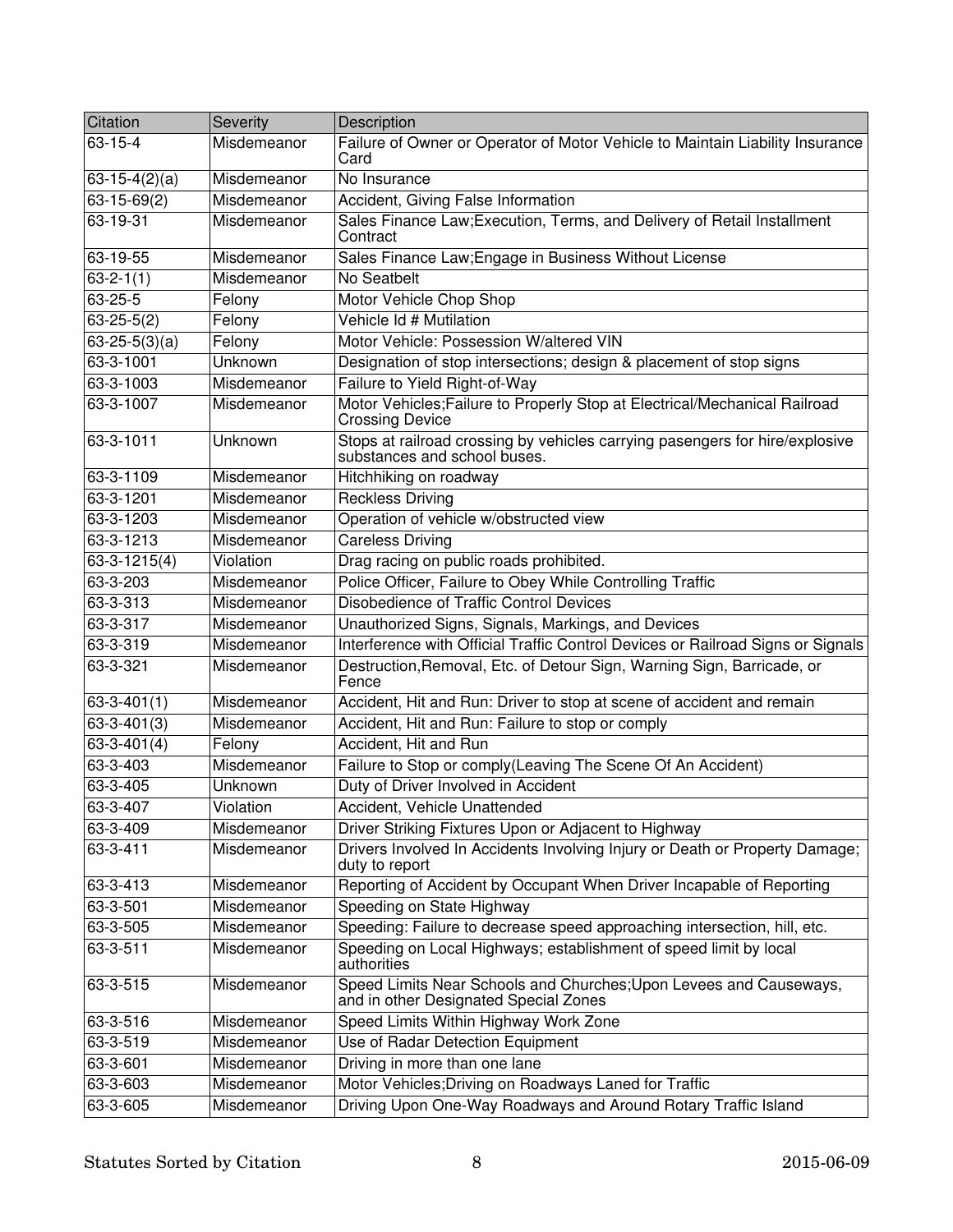| Citation          | Severity    | Description                                                                                       |
|-------------------|-------------|---------------------------------------------------------------------------------------------------|
| 63-3-609          | Misdemeanor | <b>Improper Lane Passing</b>                                                                      |
| 63-3-611          | Misdemeanor | Overtaking&Passing Vehicles on Left Side of Roadway                                               |
| 63-3-613          | Misdemeanor | Overtaking&Passing Upon Right of Another Vehicle                                                  |
| 63-3-615          | Misdemeanor | Meeting or Overtaking a School Bus                                                                |
| 63-3-617          | Misdemeanor | Driving in Center of Highway/Refusal to Turn Right to Allow Overtaking<br>Vehicle to Pass         |
| 63-3-619          | Misdemeanor | Motor Vehicles; Distance to be Maintained Between Traveling Vehicles                              |
| 63-3-701          | Misdemeanor | Starting of Stopped, Standing, or Parked Vehicle                                                  |
| 63-3-703          | Misdemeanor | Improper Turning at Intersection                                                                  |
| 63-3-705          | Misdemeanor | Turning on Curves or Crests of Grades                                                             |
| 63-3-707          | Misdemeanor | Improper Turn (No Turn Signal)                                                                    |
| 63-3-709          | Misdemeanor | Manner of Signalling Generally                                                                    |
| 63-3-711          | Misdemeanor | Hand and Arm Signals to be Given from Left Side of Vehicle                                        |
| 63-3-801          | Misdemeanor | Failure to Yield at intersection                                                                  |
| 63-3-803          | Misdemeanor | Vehicle Turning Left at Intersection                                                              |
| 63-3-805          | Misdemeanor | Vehicle entering through highway                                                                  |
| 63-3-809          | Misdemeanor | Failure to Yield to Authorized Emergency Vehicle                                                  |
| 63-3-901          | Misdemeanor | Stopping, Standing, or Parking Prohibited in Specified Areas                                      |
| 63-3-907          | Misdemeanor | Parking Parallel With Right-Handed Curb                                                           |
| 63-3-909          | Misdemeanor | Parking of Unattended Motor Vehicle                                                               |
| $63 - 3 - 913(2)$ | Misdemeanor | Failure to Yield to Emergency Vehicle; unlawful to park in area blocking<br>access.               |
| 63-31-3           | Misdemeanor | Operation of off-road vehicle on public property                                                  |
| $63 - 31 - 3(6)$  | Misdemeanor | Operation of off-road vehicle on public road/highway prohibited                                   |
| $63 - 5 - 19(6)$  | Misdemeanor | <b>Vehicle Length Limitations</b>                                                                 |
| 63-5-25           | Misdemeanor | Improper Towing; trailers and towed vehicles                                                      |
| $63 - 5 - 49(4)$  | Misdemeanor | Failure to Stop and Submit Vehicle and Load to Weighing                                           |
| 63-5-55           | Unknown     | Spilling loads on highways                                                                        |
| $63 - 5 - 7$      | Misdemeanor | Vehicle:operation of oversized/weighted/loaded vehicle                                            |
| $63 - 7 - 11$     | Misdemeanor | <b>Driving Without Headlights</b>                                                                 |
| $63 - 7 - 13$     | Misdemeanor | Lighting Equipment Requirements(Motor Vehicle)                                                    |
| $63 - 7 - 15$     | Misdemeanor | <b>Lighting Requirements for Certain Vehicles</b>                                                 |
| 63-7-20           | Misdemeanor | Illegal use of blue, red or alternating flashing headlights                                       |
| 63-7-207          | Misdemeanor | Service, Repair or Replacement of Odometer                                                        |
| 63-7-23           | Misdemeanor | Color of Lighting Devices(Motor Vehicles)                                                         |
| 63-7-25           | Misdemeanor | Performance and Visibility of Stop Lights                                                         |
| 63-7-27           | Misdemeanor | Performance and visibility of stop lights; incorporation with tail lights.                        |
| 63-7-301          | Misdemeanor | No Child Restraint                                                                                |
| 63-7-31           | Misdemeanor | Motor Vehicles; Multiple-Beam Road-Lighting Equipment; Distributions of<br>Lights; Beam Indicator |
| 63-7-33           | Misdemeanor | Multiple-Beam Road-Lighting; Failure to Dim Headlights                                            |
| $63 - 7 - 47$     | Misdemeanor | Display of Lamp or Flag on Projecting Load                                                        |
| 63-7-51           | Misdemeanor | Improper Equipment(Brakes)                                                                        |
| 63-7-55           | Misdemeanor | Unreasonable Noise(Muffler)                                                                       |
| 63-7-59           | Misdemeanor | <b>Window Tint Law</b>                                                                            |
| 63-7-63           | Misdemeanor | Motor Vehicles; Safety Belts                                                                      |
| 63-7-64           | Misdemeanor | Motorcycle or Motor Scooter Crash Helmets                                                         |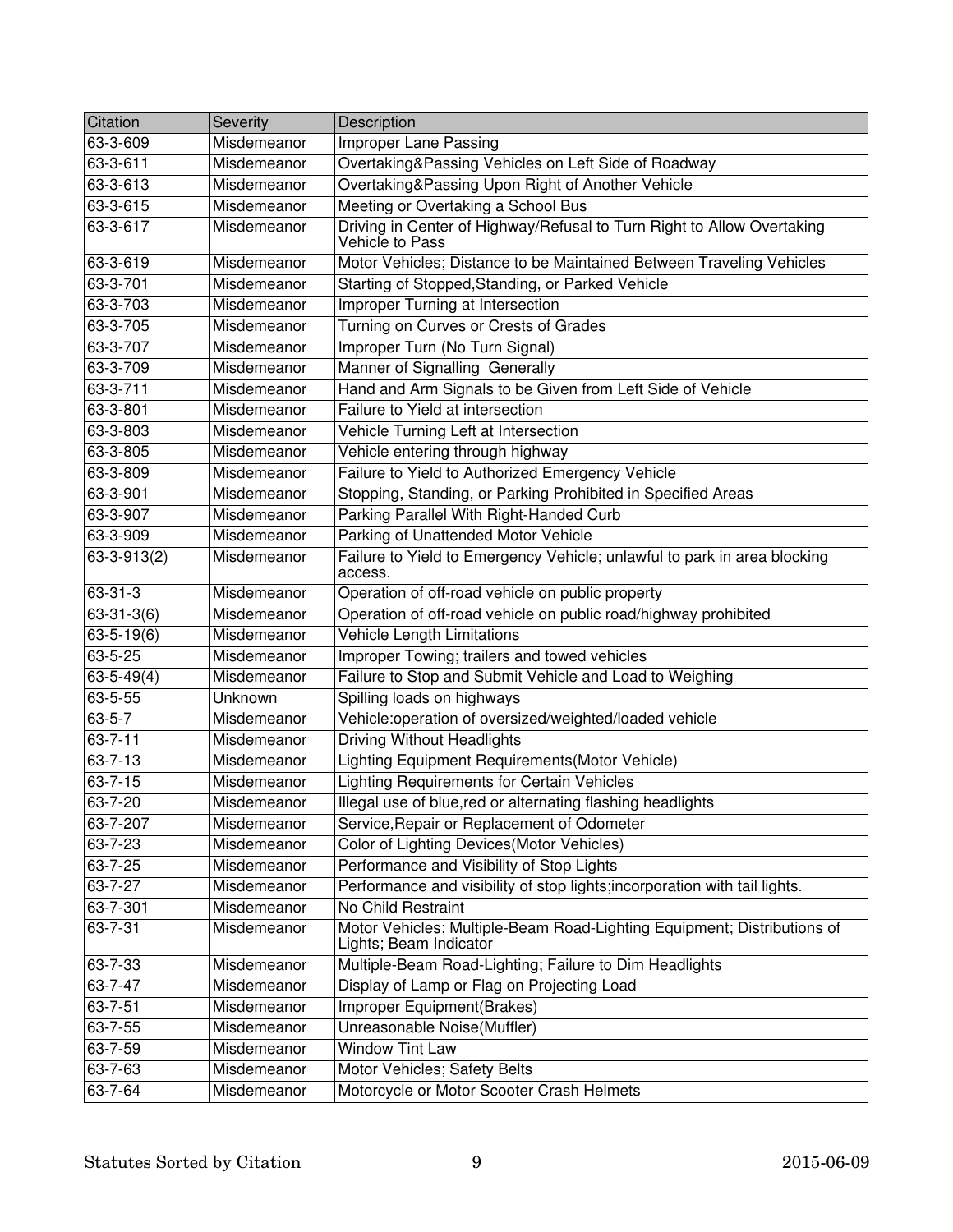| Citation                 | Severity    | Description                                                                                                       |
|--------------------------|-------------|-------------------------------------------------------------------------------------------------------------------|
| 63-7-65                  | Misdemeanor | Horns and other warning devices                                                                                   |
| $63 - 7 - 7$             | Misdemeanor | Improper Equipment on Vehicle or Vehicles; unsafe condition of vehicle                                            |
| 63-7-73                  | Misdemeanor | Motor Vehicles; Protectors or Flaps for Rear Wheels                                                               |
| 63-7-83                  | Misdemeanor | Covering of Open Top Vehicles Carrying Sand, Dirt, Gravel or Rock                                                 |
| $63 - 7 - 85$            | Misdemeanor | Use of Sideboards on Open Top Vehicles Carrying Sand, Dirt, Gravel or Rock                                        |
| $67 - 1 - 17$            | Unknown     | Unlawful Possession of Alocholic Beverages                                                                        |
| $67 - 1 - 81$            | Misdemeanor | Alcohol, Sale to Minors                                                                                           |
| $67 - 1 - 81(2)$         | Misdemeanor | Possession of alcohol by minor                                                                                    |
| $67 - 1 - 83$            | Misdemeanor | Alcohol, Sale to Mentally Defective; visibly intoxicated or to any person who<br>is habitual user                 |
| $67 - 1 - 9$             | Unknown     | Alcohol - Poss. of Transportation of alcoholic beverages                                                          |
| $67 - 3 - 13$            | Misdemeanor | Beer/wine, Possession in a Dry county; Illegal Possession                                                         |
| $67 - 3 - 15$            | Misdemeanor | Beer/wine, Selling Without License                                                                                |
| 67-3-49                  | Misdemeanor | Beer/wine;Manuf.or Sale of Light Wine or Beer with Alcoholic Content of<br>More than 5% Prohibited                |
| $67 - 3 - 51$            | Misdemeanor | Beer/wine;Sales from Other Than Original Containers Prohibited                                                    |
| 67-3-52                  | Misdemeanor | Beer/wine;Sale of Beer or Light Wine Obtained from Outside State                                                  |
| $67 - 3 - 53(b)$         | Misdemeanor | Beer/wine, Sale to Minor, Intoxicated or Insane Persons                                                           |
| $67 - 3 - 55$            | Misdemeanor | Beer/wine, Possess/Sale of Light Wine/Beer Not Purch From Licensed/Auth<br>Manufacturer/Wholesaler Prohibited     |
| 67-3-57                  | Misdemeanor | Beer/wine;Possess/Sale of Light Wine/Beer Before Permit Secured or<br>During Time Revocation/Suspension Prohib.   |
| 67-3-59                  | Misdemeanor | Beer/wine; Penalty for Sales to Persons Not Holding Permits and Sales of<br>Untaxed Wine or Beer Unlawful         |
| $\overline{67}$ -3-70(2) | Misdemeanor | Purchase Beer/wine;<21 provides false ID                                                                          |
| $67 - 3 - 70(3)$         | Misdemeanor | Beer/wine, Furnishing to person under age of 21                                                                   |
| $67 - 7 - 7$             | Unknown     | Beer Industry Fair Dealing Act; Prohibited Acts by Suppliers                                                      |
| $67 - 7 - 9$             | Unknown     | Beer Industry Fair Dealing Act; Prohibited Acts by Wholesalers                                                    |
| $67 - 9 - 1$             | Unknown     | Alcoholic Beverages; Transport/Poss.of Alcoholic Bev, Light Wine/Beer by<br>Person Holding Alcoholic Processing   |
| $69 - 1 - 18$            | Misdemeanor | Agriculture & Commerce; Violation of Law: Sanitation in retail food stores                                        |
| 69-13-335                | Violation   | <b>County Ranger: Failure to Fulfill Duties</b>                                                                   |
| 69-23-5                  | Unknown     | Pesticide Law - Prohibited Acts                                                                                   |
| 7-5-303                  | Unknown     | <b>Insurance Fraud</b>                                                                                            |
| 73-21-105(10)            | Misdemeanor | Pharmacy: Operating w/o Pharmacy Board permit; penalty                                                            |
| 73-35-21                 | Unknown     | Real Estate Broker; refuse/revoke/suspend license                                                                 |
| $73 - 61 - 1$            | Misdemeanor | Shall register with Dept of Health, not tatoo under 18yoa                                                         |
| $73-61-3(5)$             | Misdemeanor | Body Piercing of a person under age of 18                                                                         |
| $75 - 24 - 5(1)$         | Unknown     | Consumer Protection; Unfail Methods of Competition Affecting Commerce or<br>Unfair or Deceptive Trade Practices   |
| 75-35-21                 | Unknown     | Real Estate Broker; refuse/revoke/suspend license                                                                 |
| 75-49-19                 | Misdemeanor | Factory built homes; uniform standards; violations                                                                |
| 75-67-205                | Misdemeanor | Loans; Small loans -- License Required                                                                            |
| 75-67-333                | Unknown     | Loans; Pawnshop Act- Willful Violate of Article, Willfully Making False<br>Entry, Failure Make Rec of Pawnshop T  |
| 75-67-429                | Misdemeanor | Loans; Title Pledge Act-Operation of Title Pledge Office Without License                                          |
| 75-67-431                | Unknown     | Loans; Title Pledge Act-Willful Violate of Article, Willfully Make False<br>Entry, Fail to Make Record of Title P |
| 75-71-301                | Felony      | Security Fraud; Securities registration requirement, unlawful to offer or sell                                    |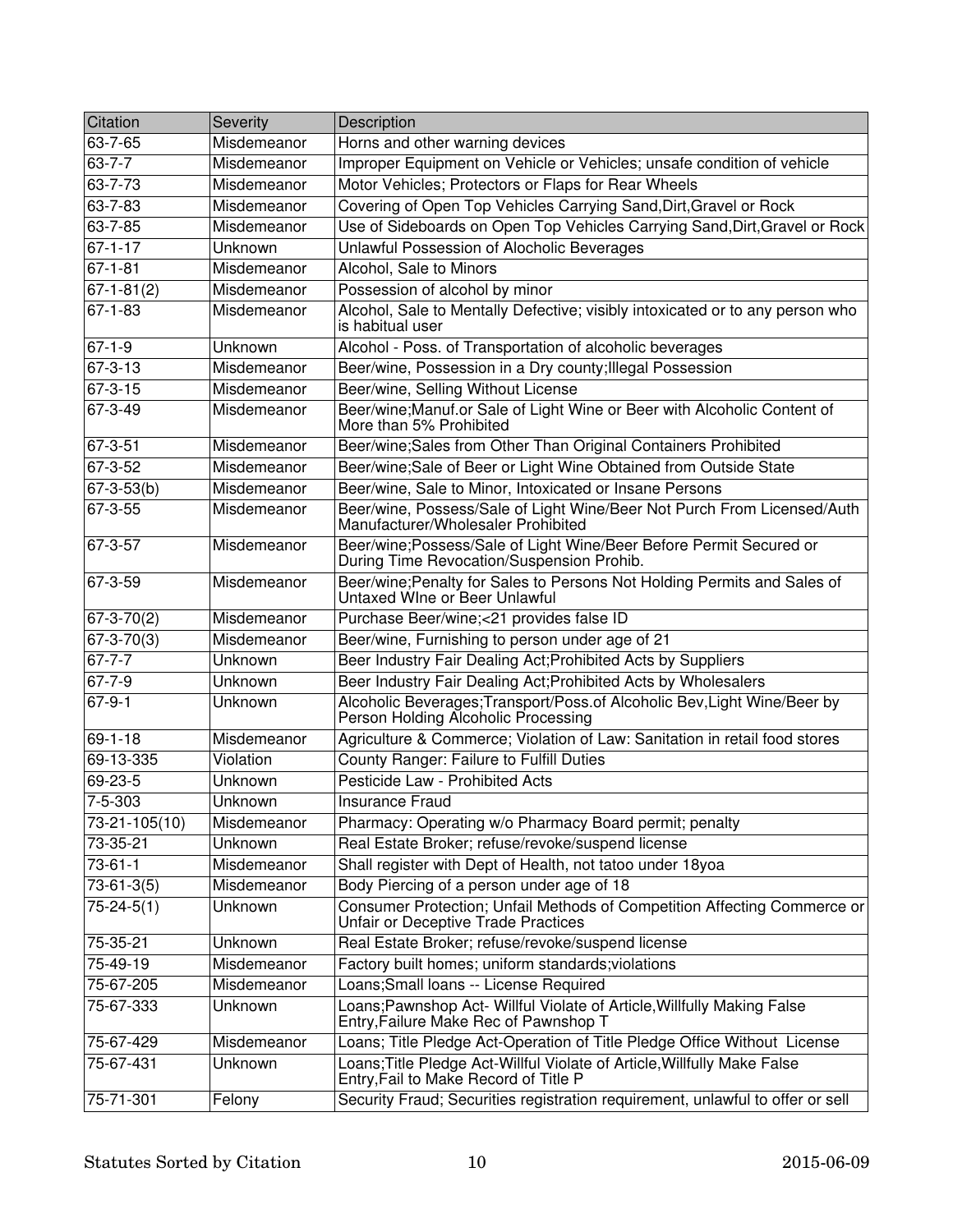| Citation              | Severity    | Description                                                                                                          |
|-----------------------|-------------|----------------------------------------------------------------------------------------------------------------------|
| 75-71-501             | Felony      | Security Fraud; General fraud, unlawful to employ a device, or scheme to<br>defraud                                  |
| 75-73-9               | Unknown     | Fraud - Innkeeper                                                                                                    |
| 75-76-139             | Unknown     | Gaming-False Information by Applicant                                                                                |
| $75 - 76 - 155(1)(a)$ | Misdemeanor | Gaming-Person Under Age 21 Not Allowed To Play, Place Wagers, or<br>Collect Winnings From Gaming                     |
| 75-76-155(1)(b)       | Misdemeanor | Gaming-Person Under Age 21 Not to be Employed As Gaming Employee                                                     |
| 75-76-301             | Unknown     | <b>Gaming Violation</b>                                                                                              |
| 75-76-303             | Felony      | Gaming-Use or Possession of Certain Devices At Gaming Establishment<br>Prohibited                                    |
| 75-76-305             | Felony      | Gaming Violation - Illegal Device                                                                                    |
| 75-76-307             | Felony      | Gaming Violation - Cheating by Owner/employee                                                                        |
| $75 - 76 - 309(1)$    | Felony      | Gaming-Manufacture, Sale or Distribution of Gaming Materials Intended For<br>Illegal Use Prohibited                  |
| 75-76-309(2)          | Felony      | Gaming-Altering Equipment Prohibited                                                                                 |
| 75-76-309(3)          | Felony      | Gaming-Instructing Others in Cheating Prohibited                                                                     |
| 75-76-311(2)          | Felony      | Gaming Violation - Conspiracy to Violate Laws                                                                        |
| 75-76-33              | Unknown     | Ms Gaming Control Act; Authority of Commission to adopt regulations                                                  |
| 75-76-43              | Misdemeanor | Person Excluded or Ejected Who Enters Licensed Gaming Establishment,"                                                |
| 75-79-19              | Misdemeanor | Pulpwood Scaling & Practices; License Required for Pulpwood Receiving<br>Facility; penalty                           |
| 75-81-103             | Misdemeanor | Dance Studio Lessons; Contract for Dance Studio Lessons Must be in<br>Writing                                        |
| 75-81-105             | Misdemeanor | Dance Studio Lessons; Limitation on Cost and Term of Contract                                                        |
| 75-81-107             | Misdemeanor | Dance Studio Lessons; Time for Performances; Consumer Right to Rescind;<br>Disclosure of Hourly Rates; Bonds         |
| 75-81-111             | Misdemeanor | Dance Studio Lessons; Registration with Division of Consumer Protection                                              |
| 75-81-121             | Misdemeanor | Dance Studio Lessons; Bond or Cash Deposit as Security                                                               |
| 75-83-3               | Misdemeanor | Health Spas; Registration of Health Spa; Bond Required                                                               |
| 75-83-5               | Misdemeanor | Health Spas; Contract with Consumer; Right to Rescind; Duration of<br>Contract: Particular Contracts Unenforceable   |
| 75-85-19              | Misdemeanor | Operation of Transient Business or Intentional Advertising Without License                                           |
| 75-85-5               | Misdemeanor | Transient vendor transacting business; license required                                                              |
| 75-89-11              | Unknown     | Mississippi Commodities Enforcement Act; Requirements to Engage in<br>Trade or Business of Commodity Merchant        |
| 75-89-13              | Unknown     | Miss. Commodities Enforcement Act; Fraudulent or Deceitful Acts, False or<br>Misleading Statements or Reports        |
| 75-89-25              | Unknown     | Mississippi Commodities Enforcement Act; Penalties for Willful Violations                                            |
| $77 - 1 - 11(1)$      | Felony      | Pub Serv Commission; Acceptance by, Offering to Commission<br>Members, Candidates/Employees of Gifts, Passes, Campai |
| $77-1-11(2)$          | Felony      | Pub Serv Commission; Unlawful for Any Person Interested as<br>Owner, Agent, Representative of any Common, Contract   |
| $77 - 1 - 25$         | Misdemeanor | Public Service Commission; Use of Commission Property and Political<br><b>Activity Regulated</b>                     |
| $77 - 1 - 33$         | Misdemeanor | Regulation of Public Utilities; Penalty for Failure to Testify                                                       |
| $77-3-25$             | Misdemeanor | Public Utilities; Unlawful Sale, Lease Assignment, or Transfer of Certificate<br>or Other Utility Property           |
| 77-3-305              | Misdemeanor | Regulation of Public Utilities; Money Collected in Violation of 77-3-303 by<br>Person, Firm, Copartnership, Corp.    |
| 77-3-603              | Unknown     | <b>Telehpone Harassment</b>                                                                                          |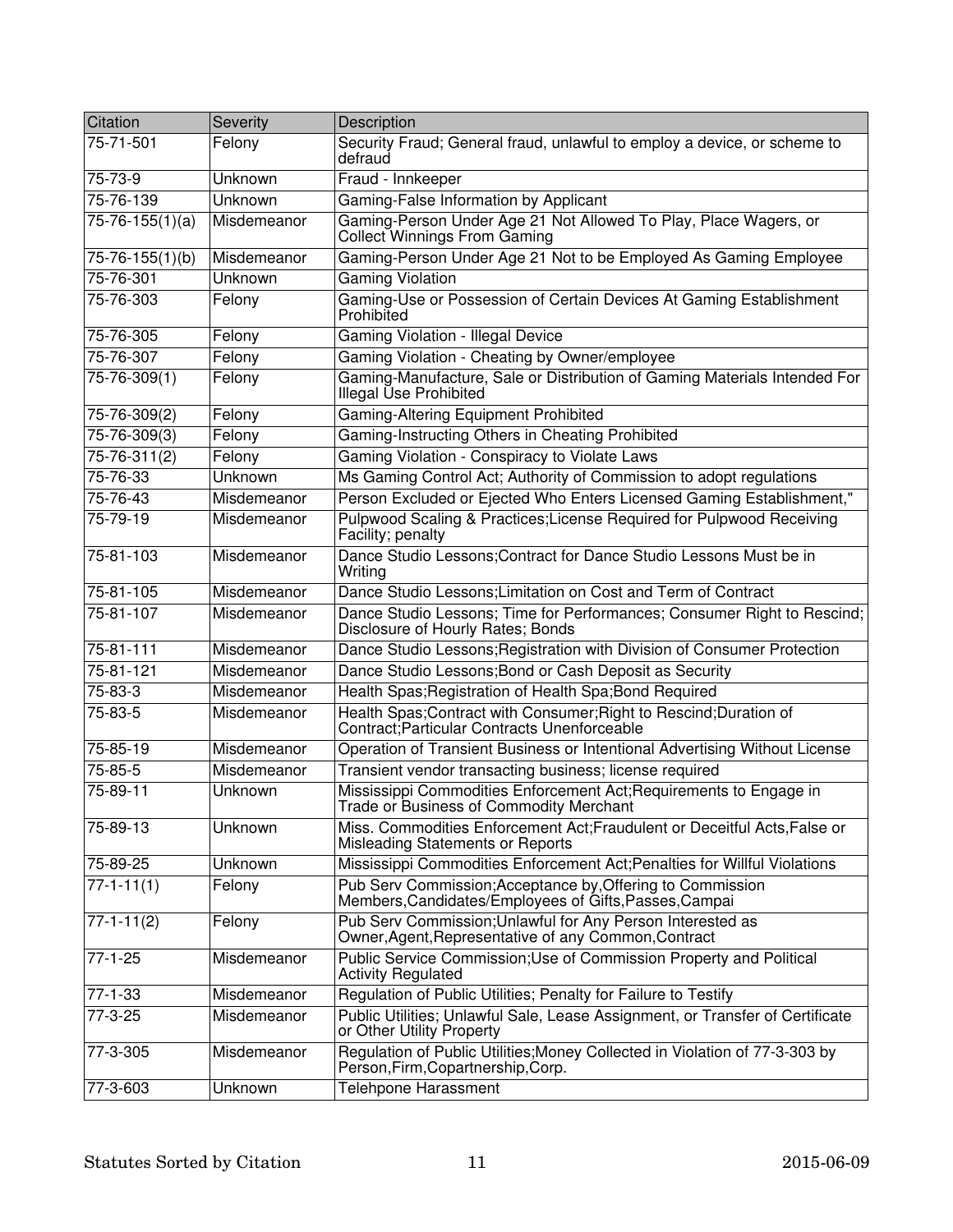| Citation         | <b>Severity</b> | Description                                                                                            |
|------------------|-----------------|--------------------------------------------------------------------------------------------------------|
| $77 - 3 - 81(1)$ | Misdemeanor     | Regulation of Public Utilities; Violation of Article or Orders of Commission                           |
| $77 - 3 - 81(2)$ | Felony          | Regulation of Public Utilities; Furnishing to Commission of False<br>Testimony, Report, Records, Etc   |
| 77-7-263         | Misdemeanor     | Motor Carriers; Failure to Make Proper Reports or to Keep<br>Accounts, Records, and Memoranda Properly |
| 77-7-311         | Misdemeanor     | Motor Carriers; Various Crimes & Penalties                                                             |
| 83-39-29         | Misdemeanor     | Bond-jumping                                                                                           |
| $9 - 1 - 17$     | Misdemeanor     | Contempt of Court-Supreme Court, Court of Appeals, Circuit Chancery<br><b>Courts and County Courts</b> |
| $9 - 11 - 15$    | Misdemeanor     | Contempt of Court(Justice Court)                                                                       |
| $9 - 23 - 23$    | Unknown         | Sucessful completion of drug court may result in expunction of criminal<br>record.                     |
| $9 - 5 - 87$     | Unknown         | Power to Punish For Violation of Court Order/Chancery Court                                            |
| 93-11-163        | Misdemeanor     | Inhaling Dangerous Substance                                                                           |
| $93 - 13 - 2$    | Unknown         | Minors, Parental Responsibility for Acts                                                               |
| $93 - 21 - 21$   | Misdemeanor     | Contempt of Court for Violation of Protective Order or a Court Approved<br>Consent Agreement           |
| $95 - 3 - 19$    | Misdemeanor     | Contempt of Court(Nuisance)                                                                            |
| $95 - 5 - 9$     | Misdemeanor     | Failure to remove latch/lock abandoned refrigerator                                                    |
| $97 - 1 - 1$     | Unknown         | Conspiracy                                                                                             |
| $97 - 1 - 3$     | Felony          | Accessory Before the Fact                                                                              |
| $97 - 1 - 5$     | Unknown         | Accessory After the Fact                                                                               |
| $97 - 1 - 6$     | Felony          | Directing/causing Felony by Person under 17 Years                                                      |
| $97 - 1 - 7$     | Unknown         | <b>Attempted Crime</b>                                                                                 |
| $97 - 11 - 1$    | Felony          | Public Official - Alteration of Records                                                                |
| $97 - 11 - 11$   | Felony          | Bribery - to Influence Action                                                                          |
| $97 - 11 - 13$   | Felony          | Bribery; Acceptance by Officer, Agent or Trustee                                                       |
| $97 - 11 - 25$   | Felony          | Embezzlement - Officers/trustees/public Employees                                                      |
| 97-11-29         | Felony          | Embezzlement - Failure to Maintain Accurate Record                                                     |
| $97 - 11 - 33$   | Felony          | Extortion: Collecting Fees W/out Rendering Service                                                     |
| $97 - 11 - 37$   | Unknown         | County Official, Failure to Perform Duties                                                             |
| $97 - 11 - 53$   | Felony          | <b>Bribery</b>                                                                                         |
| $97 - 13 - 1$    | Felony          | Bribery; Influencing Electors or Election Officers                                                     |
| $97 - 13 - 13$   | Misdemeanor     | Ballots; Removal Before Close of Polls                                                                 |
| 97-13-15         | Unknown         | Limitations on Corporate Contributions to Political Party or Candidate                                 |
| 97-13-18         | Unknown         | Foreign Nationals Prohibited from Contributing to Political Party or<br>Candidate                      |
| 97-13-19         | Felony          | Corrupt Conduct by Election Official                                                                   |
| 97-13-21         | Misdemeanor     | <b>Disturbing Election</b>                                                                             |
| 97-13-23         | Felony          | Failure or Refusal to Make Return of Votes Cast                                                        |
| $97 - 13 - 25$   | Felony          | Registration; Falsely Procuring Registration                                                           |
| 97-13-27         | Felony          | Registration; Neglect or Misconduct by Registrar                                                       |
| 97-13-29         | <b>Unknown</b>  | Troops of Armed Men Not to be Brought Near Election Place                                              |
| $97 - 13 - 3$    | Misdemeanor     | Bribery; Hiring Canvasser to Use Unlawful Means                                                        |
| 97-13-31         | Misdemeanor     | Voting; Aid in Preparing Ballot Prohibited                                                             |
| 97-13-33         | Misdemeanor     | Voting; Dishonest Decisions by Managers Concerning Qualifications of<br>Voters                         |
| 97-13-35         | Misdemeanor     | Voting; By Unqualified Person, or at More Than One Place, or for Both<br>Parties in Same Primary       |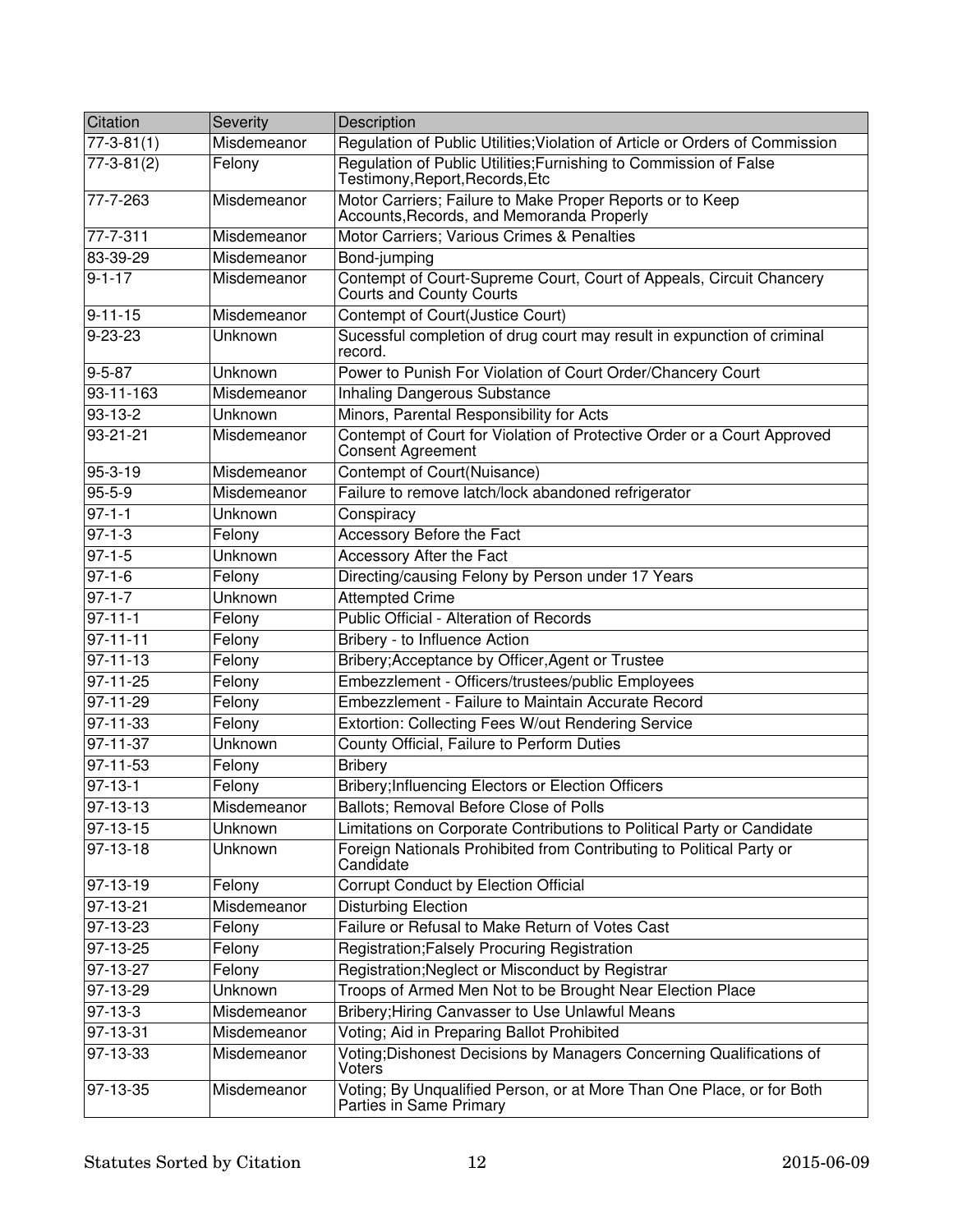| Citation       | Severity    | Description                                                                                                         |
|----------------|-------------|---------------------------------------------------------------------------------------------------------------------|
| 97-13-37       | Misdemeanor | Intimidating, Boycotting, Etc., Elector to Procure Vote                                                             |
| 97-13-39       | Unknown     | Intimidating Elector to Prevent Voting                                                                              |
| $97 - 13 - 5$  | Misdemeanor | Ballot Boxes; Holding Election With Box Unlocked; Reading Ballot Before<br>Putting Into Box                         |
| 97-13-7        | Misdemeanor | Ballot Boxes; Unauthorized Disposal of Box; Giving Key                                                              |
| $97-13-9$      | Felony      | Ballots; False Entries on Voting Lists; Stuffing; Removing                                                          |
| $97 - 15 - 1$  | Misdemeanor | Destroy MilepostSignboard, RR Crossing Sign, Flasher<br>Signal, Bridge, Underpass, Overpass, Other Traffic Ctrl Dev |
| 97-15-13       | Unknown     | Hunting, Shooting on or Across Street or Highway                                                                    |
| $97 - 15 - 15$ | Misdemeanor | Keeper of Ferry, Toll-Bridge, or Causeway; Charging Excessive Toll                                                  |
| 97-15-17       | Misdemeanor | Keeper of Ferry, Toll-Bridge, or Causeway; Failure to Give Bond or Keep in<br>Good Repair                           |
| $97 - 15 - 19$ | Misdemeanor | Keeper of Ferry, Toll-Bridge, or Causeway; Unreasonable Detention of<br>Person                                      |
| 97-15-21       | Misdemeanor | Levees; Breaking Enclosures; Depositing Trash, etc., or Storing<br>Commodities; Damaging                            |
| 97-15-23       | Misdemeanor | Levees; Disfiguring, etc., or Excavating Dirt or Sand on Levee Right-of-Way                                         |
| $97 - 15 - 25$ | Felony      | Levees; Maliciously Cutting, Destroying etc.                                                                        |
| 97-15-27       | Misdemeanor | Levees; Hunting or Engaging in Target Practice Upon Mainline Levee<br>Structure or Right-of-Way                     |
| 97-15-29       | Misdemeanor | Littering highways and private property with trash or substance likely to<br>cause fire                             |
| $97-15-30(2)$  | Unknown     | Unlawful to Throw, Scatter, Spill, Place Solid Waste on Public Hwy/Street, in<br>State Water, on Priv Property or   |
| 97-15-31       | Misdemeanor | Littering Highways, Streets, Sidewalks, etc with Tacks, Glass or Other<br>Damaging Objects                          |
| 97-15-33       | Misdemeanor | Obstructing, Injuring, Destroying Bridge, Causeway or Ferry                                                         |
| 97-15-35       | Misdemeanor | Obstructing or Injuring Plank-Road, Covered, or Other Roads                                                         |
| 97-15-37       | Misdemeanor | <b>Obstructing Public Highway</b>                                                                                   |
| 97-15-39       | Misdemeanor | Obstructing Waterways; Felling Tree or Bush into Stream or Canal or<br>Obstructing in Any Way                       |
| 97-15-41       | Misdemeanor | Obstructing Waterways; Felling Trees in Excess of 6 Inches in Diameter<br>into Running Stream                       |
| 97-15-43       | Misdemeanor | Obstructing Waterways; Navigable Channel                                                                            |
| 97-15-45       | Misdemeanor | Obstructing Waterways; Permanently Obstructing Navigable Waters                                                     |
| 97-15-47       | Misdemeanor | Road Overseers; Refusing or Neglecting Duty                                                                         |
| $97 - 15 - 49$ | Misdemeanor | Road Overseers; Suffering Road to Remain Out of Repair                                                              |
| 97-15-51       | Unknown     | Unlawful for Corporation Convicted for Failure to Keep Road, etc in Repair<br>to Demand Toll                        |
| $97 - 17 - 1$  | Felony      | Arson - Dwelling                                                                                                    |
| 97-17-11       | Felony      | Arson - Insured Property                                                                                            |
| 97-17-13       | Unknown     | Arson - Timber/woods                                                                                                |
| 97-17-14       | Felony      | Aggravated Assault Upon Fire Fighter                                                                                |
| $97 - 17 - 15$ | Misdemeanor | Boundary Landmarks, Altering or Destroying                                                                          |
| 97-17-17       | Misdemeanor | Altering or Defacing Brands of Saw-Logs                                                                             |
| $97 - 17 - 23$ | Felony      | Burglary; Inhabited Dwelling House, Whether Armed or Not, Whether<br>Occupied or Not                                |
| 97-17-25       | Felony      | Burglary; Breaking Out of Dwelling                                                                                  |
| 97-17-29       | Felony      | Burglary; Breaking Inner Door of Dwelling by One Lawfully in House                                                  |
| 97-17-3        | Felony      | Arson - School First Degree                                                                                         |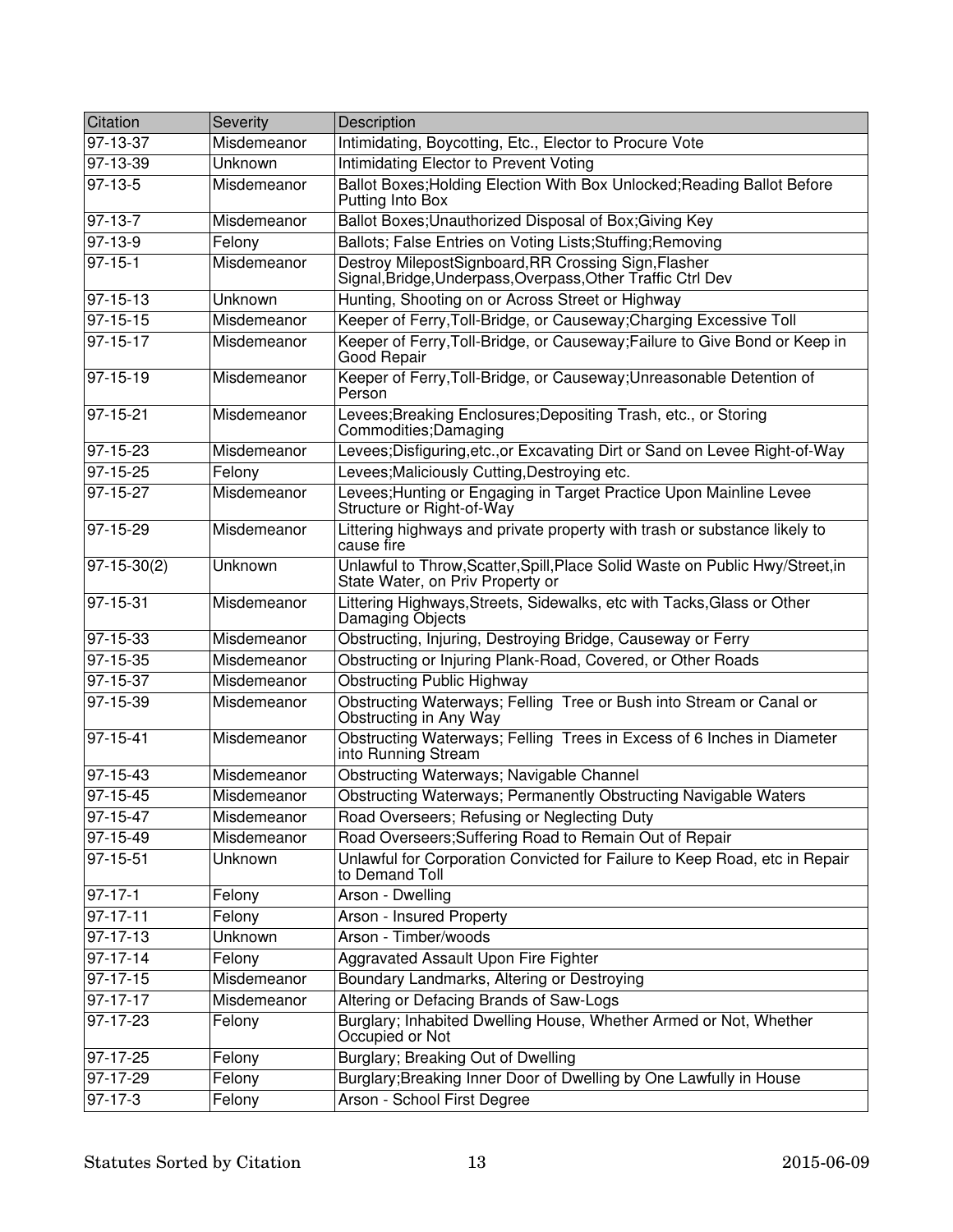| Citation           | Severity       | Description                                                                                                  |
|--------------------|----------------|--------------------------------------------------------------------------------------------------------------|
| 97-17-33           | Felony         | <b>Burglary - All but Dwelling</b>                                                                           |
| $97-17-33(1)$      | Felony         | <b>Burglary; All but Dwelling</b>                                                                            |
| $97-17-33(2)$      | Felony         | Burglary; Church, Synagogue, Temple or Other Established Place of<br>Worship                                 |
| 97-17-35           | Unknown        | Burglary - Possession of Burglary Tools                                                                      |
| 97-17-37           | Felony         | <b>Burglary With Explosives</b>                                                                              |
| $97-17-39(a)$      | Misdemeanor    | Public Property, Church Building, Cemetery Items; Schools - Destruction<br>of(defacing or injuring)          |
| 97-17-39(b)        | Felony         | Public Property, Church Building, Cemetery Items - Destruction of                                            |
| 97-17-41           | Felony         | Larceny - Grand                                                                                              |
| $ 97-17-41(1)(a) $ | Felony         | Grand Larceny; Personal Property of Another (\$250 or more)                                                  |
| $97-17-41(1)(b)$   | Felony         | Grand Larceny; Property of a Church, Synagogue, Temple or Other Est.<br>Place of Worship(\$250 or more)      |
| $ 97-17-41(4) $    | Felony         | Grand Larceny; Motor Vehicle, Second or Subsequent Offense                                                   |
| 97-17-42           | Felony         | Taking Away of a Motor Vehicle                                                                               |
| 97-17-43           | Misdemeanor    | Larceny - Petit                                                                                              |
| $97-17-43(1)$      | Misdemeanor    | Petit Larceny; Personal Property of Another (\$500 or less)                                                  |
| $97-17-43(2)$      | Misdemeanor    | Petit Larceny; Property of a Church, Synagogue, Temple or Other<br>Established Place of Worship(Under \$500) |
| $ 97-17-43(3) $    | Misdemeanor    | Petit Larceny; Motor Fuel; Driving away without payment                                                      |
| $97 - 17 - 45$     | Unknown        | Larceny, stealing bond, note, bill, securities, etc.                                                         |
| $97 - 17 - 49$     | Misdemeanor    | Larceny; Shearing wool from dead sheep                                                                       |
| $97-17-5$          | Felony         | Arson - Structure: Not Dwelling/school: 2nd Degree                                                           |
| $97-17-51$         | <b>Unknown</b> | Dogs, Stealing                                                                                               |
| $97 - 17 - 53$     | Felony         | <b>Cattle Theft</b>                                                                                          |
| $97-17-59(1)$      | Misdemeanor    | Larceny - Stealing Timber                                                                                    |
| $97-17-59(2)$      | Felony         | Larceny - Stealing Timber                                                                                    |
| 97-17-61           | Misdemeanor    | Larceny; Taking or Carrying Away of Animals or Motor Vehicle Not<br>Amounting to Larceny                     |
| 97-17-63           | Unknown        | Larceny - Tenants in Common                                                                                  |
| 97-17-64           | Unknown        | Theft by Rental Agreement                                                                                    |
| 97-17-65           | Felony         | Looting                                                                                                      |
| $97 - 17 - 67$     | <b>Unknown</b> | <b>Malicious Mischief</b>                                                                                    |
| $97-17-67(1)$      | Misdemeanor    | Malicious mischief involving property of another                                                             |
| $ 97-17-67(1)(3) $ | Felony         | Malicious Mischief; property destroyed/disfigured/injured greater than \$500                                 |
| 97-17-67(2)        | Misdemeanor    | Malicious Mischief involving property valued \$500 or less                                                   |
| 97-17-67(3)        | Felony         | Malicious Mischief; property destroyed/disfigured/injured greater than \$500                                 |
| 97-17-68           | Misdemeanor    | <b>Burglary - Coin Operated Device</b>                                                                       |
| 97-17-7            | Felony         | Arson - Personal Property: 3rd Degree                                                                        |
| 97-17-70           | Unknown        | <b>Receiving Stolen Property</b>                                                                             |
| 97-17-75           | Misdemeanor    | Dispose of Personal Property Subject to County's Lien                                                        |
| $97 - 17 - 77$     | Unknown        | Removing personal property subject to lien out of state                                                      |
| 97-17-83           | Misdemeanor    | Trees;injuring or destroying shade or ornamental tree not his own                                            |
| 97-17-85           | Misdemeanor    | Trespass upon Enclosed Land of Another                                                                       |
| 97-17-87           | Misdemeanor    | Trespass, Willful                                                                                            |
| $97-17-9$          | Felony         | Arson - Attempted 4th Degree                                                                                 |
| 97-17-91           | Misdemeanor    | Posted Land, Defacing/destroying Notices on                                                                  |
| 97-17-93           | Misdemeanor    | Posted Land, Entering Without Permission                                                                     |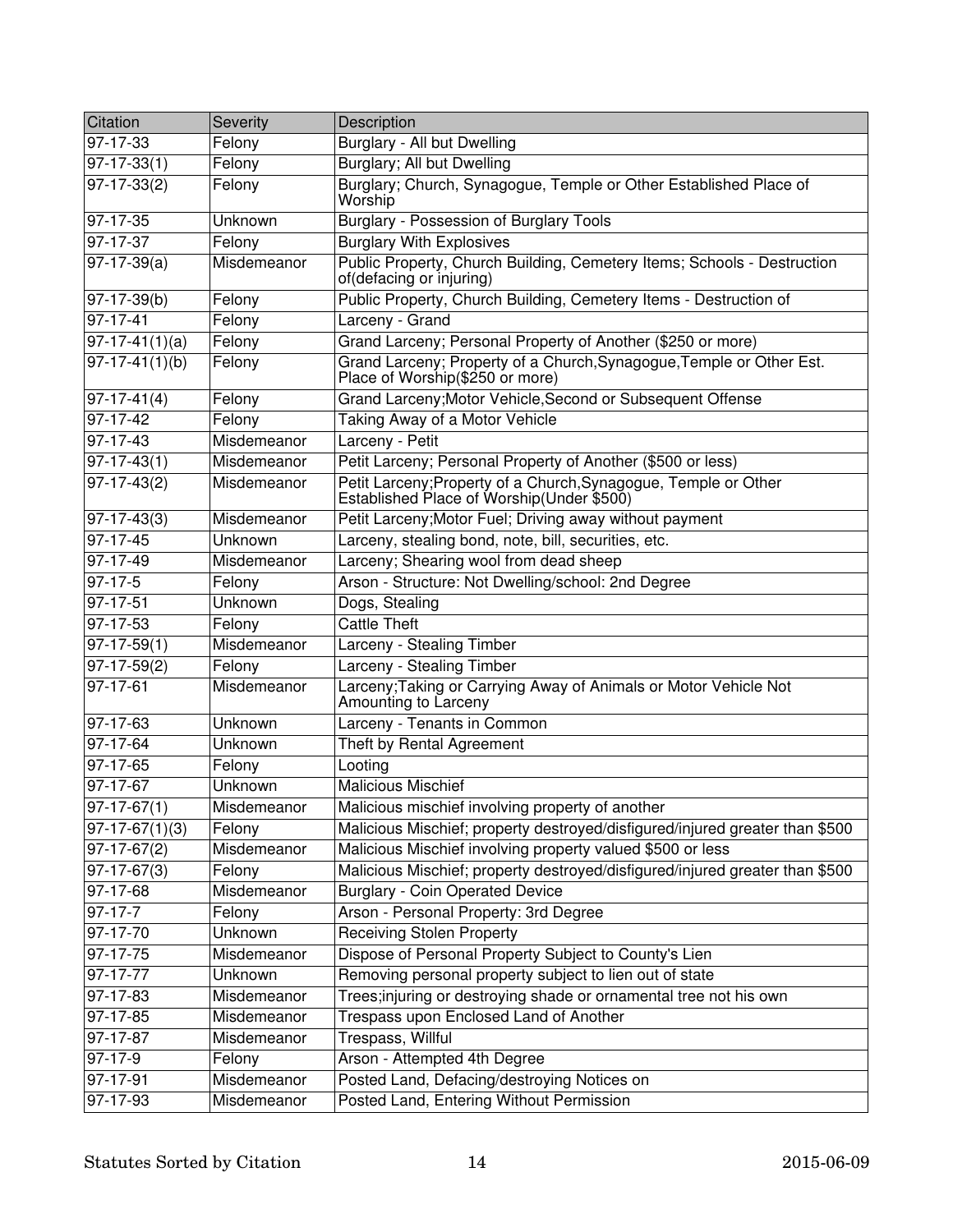| Citation         | Severity    | Description                                                                                                      |
|------------------|-------------|------------------------------------------------------------------------------------------------------------------|
| 97-17-97         | Misdemeanor | Trespass after Notice of Non-permission                                                                          |
| $97-17-97(1)$    | Unknown     | Trespassing                                                                                                      |
| 97-19-11         | Misdemeanor | Credit Cards; Procuring Issuance by False Statements                                                             |
| 97-19-13         | Misdemeanor | Credit Cards; Acquisitn by Theft/Artifice; Unlawful Sales/Purchase; Receipt<br>of Cards Issued in Another's Name |
| 97-19-15         | Misdemeanor | Credit Cards; Controlling Card as Security for Debt                                                              |
| 97-19-17         | Misdemeanor | Credit Cards; Forgery                                                                                            |
| $97-19-19$       | Misdemeanor | Credit Cards; Signing with Intent to Defraud                                                                     |
| 97-19-21         | Unknown     | Credit Cards; use to obtain things of value/to operate automatic cash<br>machine with intent to defraud          |
| 97-19-21(2)      | Unknown     | Credit Cards; use automatic unmanned cash dispensing machine to defraud                                          |
| 97-19-23         | Unknown     | Credit Cards; Furnishing things of value on forged or unlawfully obtained<br>card                                |
| 97-19-25         | Misdemeanor | Credit Cards; Possession of Incomplete Cards or Plates and Devices For<br>Their Reproduction                     |
| 97-19-27         | Misdemeanor | Credit Cards; Receipt of Things of Value in Violation of Law                                                     |
| 97-19-31         | Misdemeanor | Credit Cards; use of credit numbers or other device to obtain credit, good, or<br>services                       |
| 97-19-33         | Felony      | False Impersonation                                                                                              |
| 97-19-35         | Unknown     | <b>False Personation</b>                                                                                         |
| 97-19-37         | Misdemeanor | False Personation; Masquerading as Deaf Person                                                                   |
| $97-19-39$       | Unknown     | <b>False Pretenses</b>                                                                                           |
| $97-19-39(1)$    | Misdemeanor | Obtaining signature or thing of value with intent to defraud; False Pretense;<br>Less than \$500                 |
| 97-19-39(2)      | Felony      | Obtaining signature/Thing of Value w/ intent to Defraud; Cheat/defraud by<br>false pretense, value $>$ \$500     |
| 97-19-41         | Felony      | Obtaining Signature or Thing of Value w/ intent to Defraud; penalty for using<br>false negotiable instrument     |
| $97 - 19 - 43$   | Misdemeanor | Patriotic and Fraternal Organizations; Unauthorized Use of Membership<br>Buttons, Insignia, etc.                 |
| $97-19-45$       | Felony      | Producing Child with Intent to Intercept Inheritance                                                             |
| $97-19-47$       | Felony      | Receiving Deposits When Bank Insolvent                                                                           |
| 97-19-49         | Misdemeanor | Registering Animal Falsely; Giving False Pedigree                                                                |
| 97-19-51         | Unknown     | Selling Property Previously Sold or Encumbered(False Pretense)                                                   |
| 97-19-53         | Felony      | Substituting Child to Deceive Parent or Guardian                                                                 |
| 97-19-55         | Unknown     | <b>Bad Checks and Insufficient Funds</b>                                                                         |
| $97-19-55(a)$    | Unknown     | Bad Checks; Unlawful with fraudulent intent to make, draw, issue a bad<br>check                                  |
| 97-19-67         | Unknown     | <b>Bad Checks - Penalties/Restitution</b>                                                                        |
| $97-19-67(1)(a)$ | Misdemeanor | Bad Checks; 1st offense(less than \$100)                                                                         |
| $97-19-71(1)$    | Unknown     | Fraud; Misrepresentation, False Statement or Failure to Disclose<br>Information for Program Aid                  |
| 97-19-71(2)      | Unknown     | Fraud; Food Stamps                                                                                               |
| $97-19-71(3)$    | Unknown     | Fraud; Person Having Duties in Admin. of State/Fed. Funded Assist Pgms<br>Who Fradudently Misappropriates Food S |
| $ 97-19-71(4) $  | Unknown     | Fraud; Filing for Services Not Rendered, Receipt of Unauth. Payment Under<br>State/Fed. Funded Assist. Program   |
| $ 97-19-71(5) $  | Unknown     | Fraud; False Application for Replacement of Benefits or Aid                                                      |
| 97-19-83         | Felony      | Fraud - by Mail/phone/newspaper, Etc.                                                                            |
| 97-19-85         | Felony      | Fradulent Use of Identification to Obtain Thing of Value                                                         |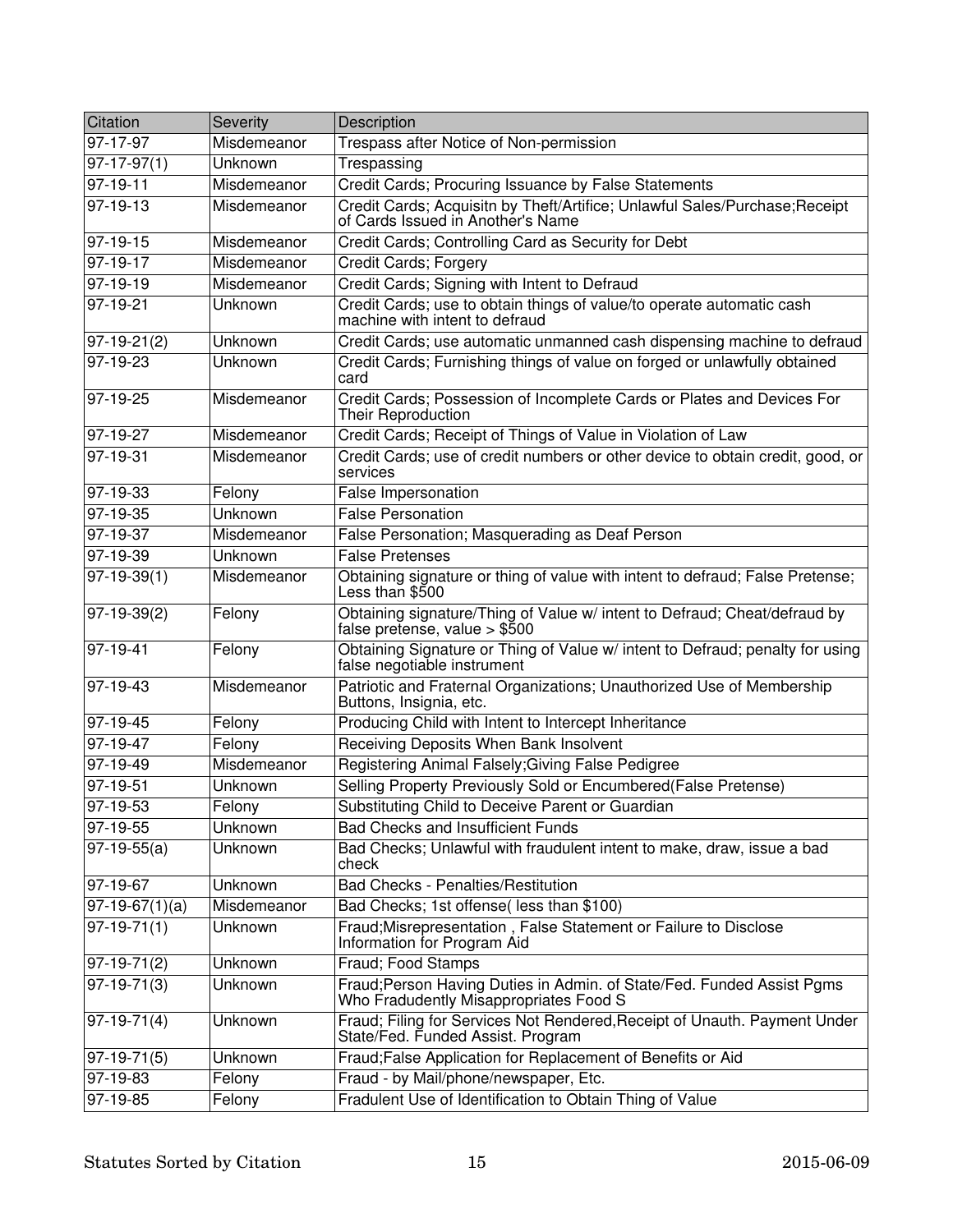| Citation                  | Severity       | Description                                                                                                       |
|---------------------------|----------------|-------------------------------------------------------------------------------------------------------------------|
| $97 - 21 - 11$            | Misdemeanor    | Coin Operated Machines; Use or Sale of Slug or Other Device                                                       |
| $97 - 21 - 13$            | Unknown        | Forgery; Gold and Silver Coins & Treasury Notes of U.S.                                                           |
| $\overline{97} - 21 - 15$ | Unknown        | Forgery; Gold and Silver Coins & Treasury Notes of Foreign Countries                                              |
| $97 - 21 - 17$            | Unknown        | Forgery; Poss. of Counterfeit Gold and Silver Coin With Intent to Utter                                           |
| $97 - 21 - 19$            | Unknown        | Forgery; Corporate Evidences of Debt Signed by Pretended Officer                                                  |
| $97 - 21 - 21$            | <b>Unknown</b> | Forgery; Destruction, Erasure, Obliteration of Writing Deemed Forgery                                             |
| $97 - 21 - 23$            | Unknown        | Forgery/Engraving/Possessing Plate for Printing Bank Check, Note, Other Evidence, Debt. Possession Impressions    |
| $97 - 21 - 25$            | Unknown        | Forgery; Engraving/Possessing Plate for Printing Bank Check, Note, Oth<br>Evidence, Debt. When Plate Deemed Imita |
| 97-21-27                  | Unknown        | Forgery; Intent to Defraud                                                                                        |
| 97-21-29                  | Unknown        | Making and Uttering Instrument in Own Name Under Pretense That It Is Act<br>of Another of Same Name               |
| $97 - 21 - 3$             | Unknown        | Forgery; Account Books Kept by Corporations                                                                       |
| $97 - 21 - 33$            | Unknown        | Forgery                                                                                                           |
| $97 - 21 - 35$            | Unknown        | Forgery - as Officer of Court                                                                                     |
| $\frac{1}{97-21-37}$      | Unknown        | Counterfeit Instrument: Poss. W/intent to Utter                                                                   |
| $97 - 21 - 49$            | Unknown        | Counterfeit Instrument: Sale or Offer of Sale                                                                     |
| $97 - 21 - 51$            | Misdemeanor    | Unauthorized Use or Signing of Another's Name to Telegram, Petition, or<br>Related Communication                  |
| $97-21-57(1)(a)$          | Felony         | Trade-marks; sale of goods bearing counterfeit stamp/label; value ><br>\$1000.00                                  |
| $97 - 21 - 57(1)(b)$      | Misdemeanor    | Trade-marks; sale of goods bearing counterfeit stamp/label; value <<br>\$1000.00                                  |
| $97-21-59$                | Unknown        | Counterfeit Instrument: Forgery/uttering                                                                          |
| $97-21-7$                 | Unknown        | Forgery; Cert. of Acknowledgement or Proof of Deeds and Other Recordable<br>Instruments                           |
| $97 - 21 - 9$             | Unknown        | Forgery; Cert. of Public Security, Share in Public Stock or Indorsement<br>Therof                                 |
| $97 - 23 - 1$             | Misdemeanor    | Advertising, False                                                                                                |
| 97-23-101                 | Felony         | Laundering of Monetary Instruments                                                                                |
| 97-23-103                 | Unknown        | Home Repair Fraud                                                                                                 |
| 97-23-105                 | Unknown        | Falsely using, producing retail receipts and upc's 1yr\$5k. 15 or more<br>receipts 5yr\$10k                       |
| $97 - 23 - 17(3)$         | Misdemeanor    | Failure to Leave Public Place of Business Upon Request                                                            |
| 97-23-19                  | Unknown        | Embezzlement - Agents/trustees/clerks/persons                                                                     |
| 97-23-21                  | Unknown        | Embezzlement by officer/clerk/agent - negotiable instrument                                                       |
| 97-23-23                  | Unknown        | <b>Embezzlement - Receiving Stolen Goods</b>                                                                      |
| 97-23-25                  | Unknown        | Embezzlement - Property Held in Trust                                                                             |
| 97-23-27                  | Unknown        | Embezzlement - Property Borrowed or Hired                                                                         |
| 97-23-29                  | Misdemeanor    | Enticing Away Servant or Lessee Without Written Consent                                                           |
| 97-23-31                  | Misdemeanor    | Insurance; Acting as Agent for Company Not Complying With Law                                                     |
| 97-23-33                  | Misdemeanor    | Interference With Exercise of Lawful Trade or Calling by Printing or<br>Distributing of Matter, etc.              |
| 97-23-35                  | Misdemeanor    | Newspaper or Periodicals to Print Names of Their Editors                                                          |
| 97-23-37                  | Misdemeanor    | Oleomargerine and Other Imitation Food to be Branded                                                              |
| 97-23-39                  | Felony         | Preventing Employent by Force or Violence                                                                         |
| 97-23-41                  | Unknown        | Preventing Employent by Force or Violence; Conspiracy                                                             |
| 97-23-43                  | Unknown        | Profession; Practicing Without a License                                                                          |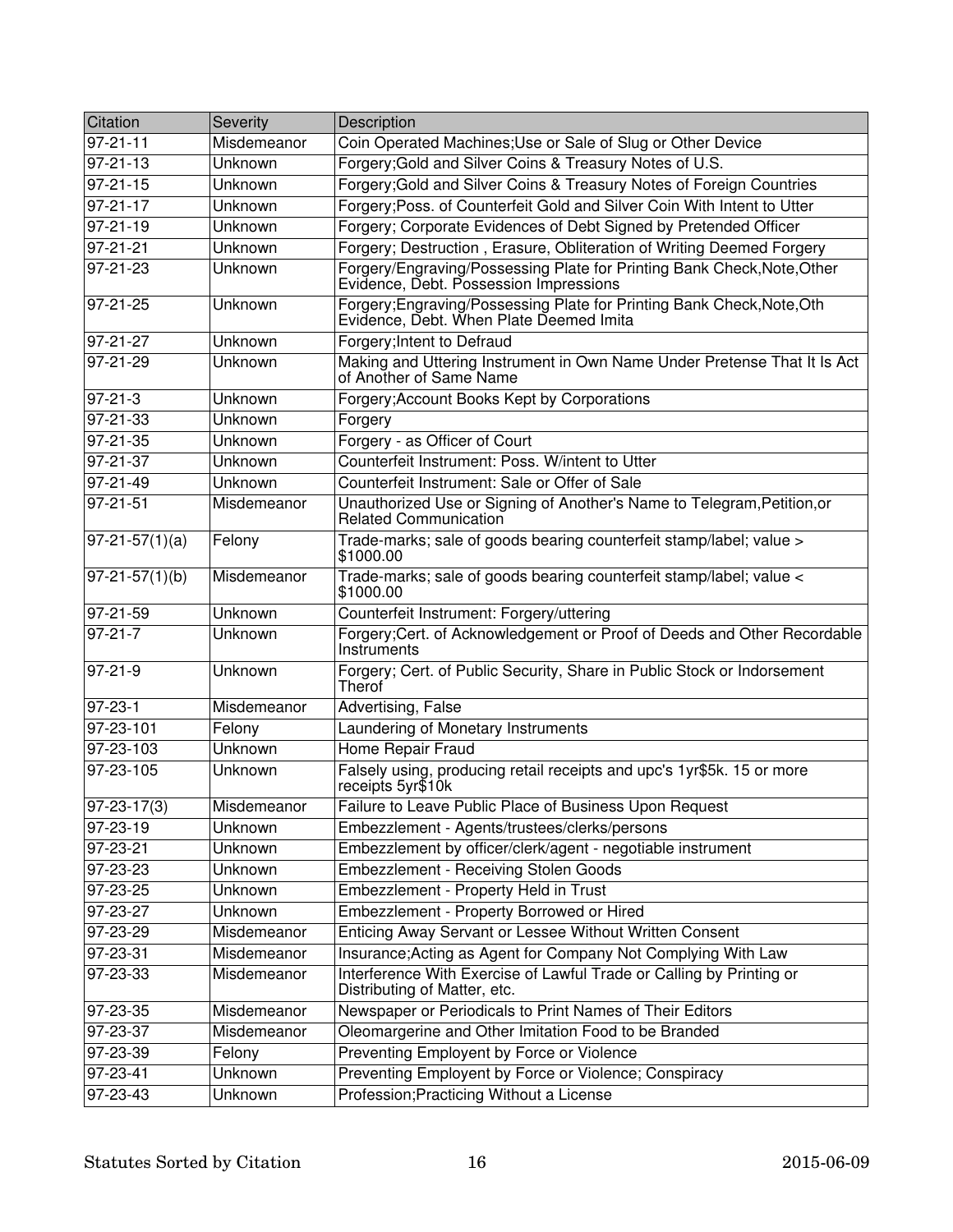| Citation                     | Severity    | Description                                                                                                       |
|------------------------------|-------------|-------------------------------------------------------------------------------------------------------------------|
| 97-23-87                     | Felony      | Unauthorized Copying or Sale of Recordings, Videos                                                                |
| $97 - 23 - 89$               | Felony      | Sale/dist. Improperly Labeled Recording                                                                           |
| 97-23-93                     | Unknown     | Shoplifting                                                                                                       |
| $\overline{97-23-93(3)}(a)$  | Unknown     | Shoplifting; evidence of merchandise include actual merchandise or the<br>merchandise container                   |
| $97 - 23 - 93(5)(a)$         | Misdemeanor | Shoplifting; mdse value lees than \$500; 1st offense                                                              |
| $\overline{97-23-93(5)}$ (b) | Misdemeanor | Shoplifting; merchandise less than \$500.00; 2nd offense                                                          |
| $97 - 23 - 93(6)$            | Felony      | Shoplifting; Third or subsequent shoplifting conviction.                                                          |
| $97 - 23 - 93(7)$            | Felony      | Shoplifting; Merchandise price exceeds \$500.00                                                                   |
| 97-23-93.1                   | Misdemeanor | Shoplifting; Use of Theft Detect Device Remover Prohibited, Use of<br>Shielding Device Prohibited                 |
| 97-23-94                     | Unknown     | Aiding and Abeting Shoplifting by Minor                                                                           |
| 97-23-97                     | Misdemeanor | Scalping of Admission Tickets at College Events Held on State Property                                            |
| 97-23-99                     | Misdemeanor | Giving Away of Merchandise by Employee Without Authorization of<br>Merchant                                       |
| $97 - 25 - 1(1)$             | Misdemeanor | Public Utilities; Electric Power Lines/Facilities; Tampering, Injury, Unauth.<br>Use;Stealing/Destroying Fixtures |
| $97 - 25 - 1(2)$             | Felony      | Public Utilities; Stealing or Destroying Fixtures and Equipment(\$100 or<br>more) Guilty of Grand Larceny         |
| $97 - 25 - 1(3)$             | Misdemeanor | Public Utilities; Stealing or Destroying Fixtures and Equipment(Under \$100)<br>Guilty of Petit Larceny           |
| 97-25-11                     | Unknown     | Railroads; Stealing Tickets                                                                                       |
| 97-25-13                     | Felony      | Railroads; Intoxication of Engineer or Conductor                                                                  |
| 97-25-15                     | Misdemeanor | Railroads; Jumping On or Off Cars in Motion                                                                       |
| 97-25-17                     | Felony      | Railroads; Leaving Switch Open or Improperly Placed                                                               |
| 97-25-19                     | Unknown     | Railroads; Locomotive to be Stopped Before Entering or Crossing Track of<br>Another Company                       |
| 97-25-21                     | Misdemeanor | Railroads; Obstructing or Injuring                                                                                |
| 97-25-23                     | Unknown     | Railroads; Obstructing or Injuring; Derailing Cars                                                                |
| 97-25-25                     | Misdemeanor | Railroads; Seizing and Running Locomotive                                                                         |
| 97-25-27                     | Misdemeanor | Railroads; Signaling or Unlawfully Interfering with Train                                                         |
| 97-25-29                     | Misdemeanor | Railroads; Stealing a Ride                                                                                        |
| 97-25-3                      | Misdemeanor | Meters; tampering with electric, gas or water meters                                                              |
| $97 - 25 - 31$               | Unknown     | Railroads; Stealing Animal Killed or Wounded by Railroad                                                          |
| 97-25-33                     | Misdemeanor | Railroads; Not to Destroy or Bury Animal Killed by Train Until Report Made                                        |
| 97-25-35                     | Unknown     | Railroads; Stealing or Interfering with Communications or Signaling<br>Equipment                                  |
| 97-25-37                     | Unknown     | Railroads; Stopping or Standing at Crossing                                                                       |
| 97-25-39                     | Misdemeanor | Railroads; Uncoupling Locomotives and Cars by Persons not Employed by<br>Railroad                                 |
| $97 - 25 - 4$                | Misdemeanor | Railroads; Offenses Committed on Railroad Right-of-Way                                                            |
| 97-25-41                     | Misdemeanor | Railroads; Willfully Shooting From or On Moving Train                                                             |
| 97-25-43                     | Unknown     | Railroads, Public Utilities and Carriers; Conspiracy to Impede                                                    |
| 97-25-45                     | Felony      | Railroads, Public Utilities and Carriers; Obstructing or Impeding by<br>Intimidation, Force or Violence           |
| 97-25-47                     | Unknown     | Shooting into Vehicle (Train, Truck, Car, Etc.)                                                                   |
| 97-25-49                     | Misdemeanor | Wrongful Access to Telecommunications Messages by Cellular Telephone                                              |
| $97 - 25 - 5$                | Misdemeanor | Railroads; Destroying Crossing-Sign, Gate, or Warning-Signals                                                     |
| 97-25-53                     | Unknown     | Telepgraph/telephone: injure/destroy/steal line or equipment                                                      |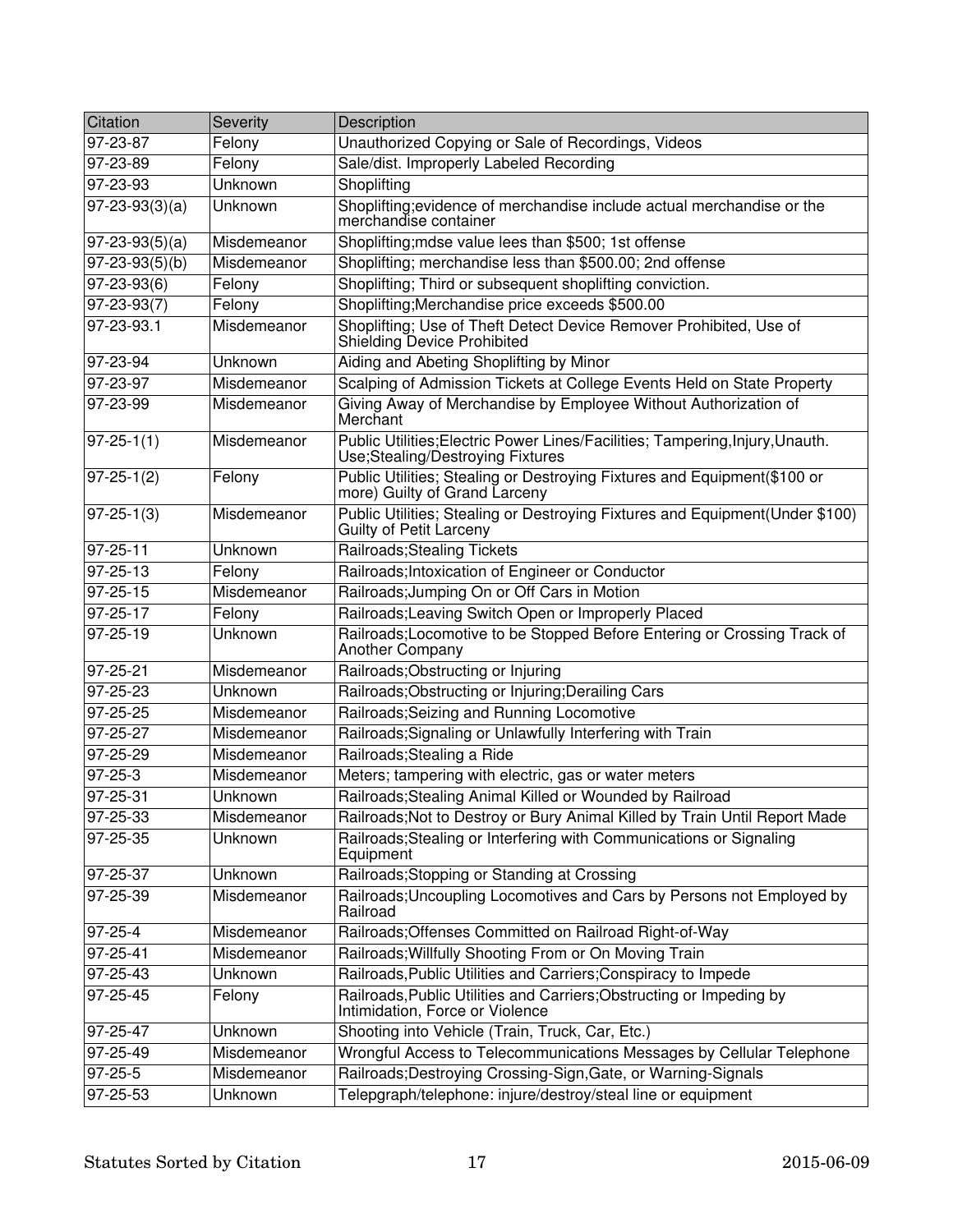| Citation             | Severity    | Description                                                                                                            |
|----------------------|-------------|------------------------------------------------------------------------------------------------------------------------|
| $97 - 25 - 54(2)(a)$ | Unknown     | Unlawful To Utilize Telecommunication Device Intending To Avoid Payment<br>Of Charging For Service                     |
| $97 - 25 - 54(2)(b)$ | Unknown     | Unlawful Defraud Person Providing Telephone/Telegraph Service To Avoid<br>Payment/Aid Another To Avoid Charge          |
| $97 - 25 - 54(3)(a)$ | Unknown     | Unlawful For Any Person To Make/Possess/Sell/Transfer/Offer Any<br>Instrument Or Device to Avoid Lawful Charges        |
| $97 - 25 - 54(3)(b)$ | Unknown     | Possession Of Telecommunications Device With Intent To Sell To Avoid<br>Payment Of Lawful Charges                      |
| $97 - 25 - 54(3)(c)$ | Felony      | Unlawful Manufacture Of 10 Or More Telecommunications Devices With<br>Intent To Sell To Others To Avoid Payment        |
| $97 - 25 - 54(4)$    | Unknown     | Unlawful To Publish Number Or Code Of<br>Existing/Cancelled/Expired/Nonexistent Credit Card to Avoid Payment           |
| $97 - 25 - 54(5)$    | Unknown     | Unlawful For Cardholder To Allow Another Person To Use Card To<br><b>Fradulently Obtain Telecommunication Services</b> |
| $97 - 25 - 54(6)$    | Unknown     | Violate Person To Knowingly Divert Services To His Own Benefit or Benefit<br>Of Another Not Entitled Thereto           |
| $97 - 25 - 55(1)$    | Felony      | Air Piracy                                                                                                             |
| $97 - 25 - 55(2)$    | Felony      | Assault with Intent to Commit Air Piracy; Commission with a dangerous or<br>deadly weapon                              |
| $97 - 25 - 55(3)$    | Felony      | Boarding of Aircraft With Concealed Dangerous or Deadly Weapon                                                         |
| 97-25-57             | Felony      | Nuclear Sabotage                                                                                                       |
| $97 - 25 - 7$        | Misdemeanor | Railroads; Driving Vehicle or Livestock on Track                                                                       |
| $97 - 25 - 9$        | Felony      | Railroads; Embezzlement of Tickets                                                                                     |
| 97-27-1              | Misdemeanor | Adulteration of Food, Drugs or Candy                                                                                   |
| $97 - 27 - 11$       | Felony      | Biological Terrorism: Import, Possess, Develop or Manufacture Harmful<br>Biological Substance w/Intent to Harm         |
| 97-27-12             | Felony      | Biological Terrorism: False Reporting of or Causing Person to Falsely<br>Believe Exposed to Harmful Substance          |
| $\sqrt{97-27-13}$    | Misdemeanor | Contagious Diseases; Smallpox Patient not to go Abroad                                                                 |
| $97 - 27 - 14$       | Felony      | Endangerment by bodily substance                                                                                       |
| $97 - 27 - 15$       | Felony      | Food Sales; Selling Meat of Animal not Slaughtered or Unwholesome Bread<br>or Drink                                    |
| $97 - 27 - 17$       | Misdemeanor | Food Sales; Flour and Other Provisions                                                                                 |
| $97 - 27 - 19$       | Misdemeanor | Food Sales; Meat; Sale of Flesh of Dead, Diseased, and Unclean Animals                                                 |
| $97 - 27 - 23$       | Misdemeanor | Poisons; Register to be Kept; Label                                                                                    |
| $97 - 27 - 25$       | Misdemeanor | Poisons; Arsenic to be Mixed with Soot or Indigo                                                                       |
| 97-27-27             | Misdemeanor | Poisons; Arsenic or Other Deadly Poison not to be Used in Embalming Fluid                                              |
| $97 - 27 - 3$        | Misdemeanor | Animals and Fowl:Diseased Animals and Fowl to be Confined and<br>Segregated; Burial                                    |
| $97 - 27 - 31$       | Misdemeanor | Poisons; Not to be Sold to Minors                                                                                      |
| 97-27-33             | Misdemeanor | Poisons; Inhalation of Toxic Vapors from Model Glue; Unlawful Glue Sales to<br><b>Minors</b>                           |
| $97 - 27 - 5$        | Misdemeanor | Animals and Fowl;Selling, Exposing or Using Animal with Infectious Disease                                             |
| $97 - 27 - 7$        | Misdemeanor | Animals and Fowl; Diseased Animals (glanders or farcy)                                                                 |
| 97-27-9              | Misdemeanor | Beaches; Bringing or Leaving Breakable Containers or Other Injurious Debris<br><b>Upon Established Beaches</b>         |
| $97-29-1$            | Misdemeanor | Adultery and Fornication; Unlawful Cohabitation                                                                        |
| 97-29-101            | Misdemeanor | Distribution or Wholesale Distribution of Obscene Materials or Performance                                             |
| 97-29-105            | Misdemeanor | Distribution or Wholesale Distribution of Unlawful Sexual Devices                                                      |
| 97-29-109            | Unknown     | Distribution or Wholesale Distribution of Unlawful Sexual Devices(Person or<br>Corporation or Company)                 |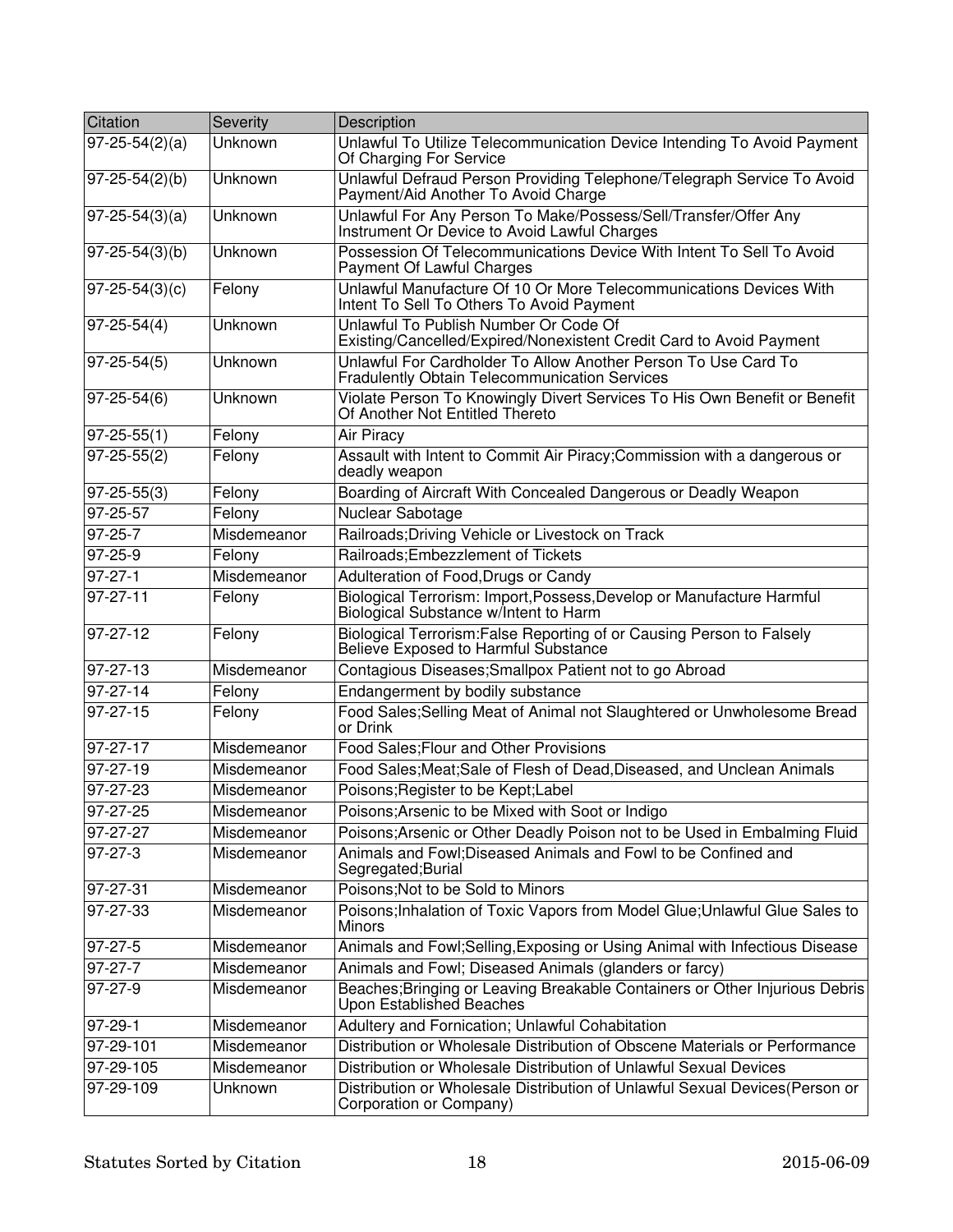| Citation                     | Severity    | Description                                                                                                       |
|------------------------------|-------------|-------------------------------------------------------------------------------------------------------------------|
| 97-29-11                     | Misdemeanor | Illegitimate Children; Person Becoming Natural Parent of Second Illegitimate<br>Child                             |
| 97-29-13                     | Felony      | Bigamy                                                                                                            |
| $97-29-17(1)$                | Felony      | Bribery; Participant in Prof./Amateur Games, Oth Athletic Contests Excpt<br>Wrestling Who Promises/Offers Anythin |
| $97-29-17(2)$                | Felony      | Bribery; Participnt in Prof./Amateur Games, Oth Athletic Contest Excpt<br>Wrestling Who Solicit Anything of Value |
| 97-29-19                     | Unknown     | Dead Bodies; Disinterment for Sale or Wantonness                                                                  |
| 97-29-21                     | Unknown     | Dead Bodies; Buying or Receiving                                                                                  |
| 97-29-23                     | Unknown     | Dead Bodies; Opening Graves for Certain Purposes                                                                  |
| 97-29-25                     | Misdemeanor | Cemetery, Desecration                                                                                             |
| $97-29-25(2)(a)$             | Felony      | Desecration of cemetary; desecration of human corpse                                                              |
| 97-29-27                     | Felony      | <b>Incestuous Marriage</b>                                                                                        |
| 97-29-29                     | Unknown     | Incest; Persons Divorced for Incest not to Cohabitat or Copulate                                                  |
| 97-29-3                      | Misdemeanor | Adultery and Fornication; Between Teacher and Pupil                                                               |
| 97-29-31                     | Misdemeanor | <b>Indecent Exposure</b>                                                                                          |
| $\frac{1}{97-29-43}$         | Misdemeanor | Polygamy; teaching or endeavor polygamy                                                                           |
| 97-29-45                     | Unknown     | Telephone or Electronic Communication:<br>Obscene, Indecent, Annoying, Threatening or Harassing                   |
| $97-29-45(1)(e)$             | Misdemeanor | Telephone or Electronic communication; obscene, lewd, lascivious                                                  |
| $97 - 29 - 45(b)$            | Unknown     | Threats on Telephone                                                                                              |
| 97-29-47                     | Misdemeanor | Profanity/drunkenness in Public Place                                                                             |
| 97-29-49                     | Misdemeanor | Prostitution; Unlawful to Engage or Solicit                                                                       |
| $97-29-5$                    | Felony      | Adultery and Fornication; Between Certain Persons Forbidden to Inter-Marry                                        |
| 97-29-51                     | Misdemeanor | Prostitution; Procuring Females; Accepting Money etc from Prostitute                                              |
| 97-29-55                     | Felony      | Seduction of Female Over Age of 18 by Promise or Pretended Marriage                                               |
| 97-29-57                     | Unknown     | Stallion or Jack not to be Kept in Public View or Permitted to Run at Large                                       |
| 97-29-59                     | Felony      | Unnatural Intercourse                                                                                             |
| 97-29-61                     | Felony      | Voyeurism (Peeping Tom)                                                                                           |
| 97-29-63                     | Felony      | Photographing or filming another without permission where there is an<br>expectation of privacy                   |
| 97-29-65                     | Misdemeanor | Strip clubs Prohibited WIthin 1/4 Mile of Church, School, Kindergarten, or<br>Courthouse                          |
| 97-29-7                      | Misdemeanor | Adultery and Fornication; Between Guardian and Ward                                                               |
| 97-29-9                      | Unknown     | Adultery and Fornication; Going Out of State to Marry                                                             |
| $97 - 3 - 1$                 | Felony      | Abduction for Purpose of Marriage greater than 14                                                                 |
| $97 - 3 - 104$               | Felony      | Sexual Penetration of Incarcerated Offender by Law Enforcement Officer                                            |
| $\overline{97} - 3 - 105(1)$ | Misdemeanor | Hazing (1st Degree)                                                                                               |
| $97 - 3 - 105(3)$            | Misdemeanor | Hazing (2nd Degree)                                                                                               |
| 97-3-107                     | Unknown     | Stalking                                                                                                          |
| $97 - 3 - 109$               | Felony      | Drive-by Shooting                                                                                                 |
| $97 - 3 - 117$               | Felony      | Carjacking/Attempted Carjacking                                                                                   |
| $97 - 3 - 117(2)$            | Felony      | Armed Carjacking/Attempted Armed Carjacking                                                                       |
| $97 - 3 - 13$                | Felony      | False Confinement; Sending Sane Person to Insane Asylum                                                           |
| $\overline{97} - 3 - 19(1)$  | Felony      | Murder                                                                                                            |
| $97-3-19(2)$                 | Felony      | <b>Capital Murder</b>                                                                                             |
| 97-3-21                      | Felony      | Murder                                                                                                            |
| 97-3-25                      | Felony      | Manslaughter                                                                                                      |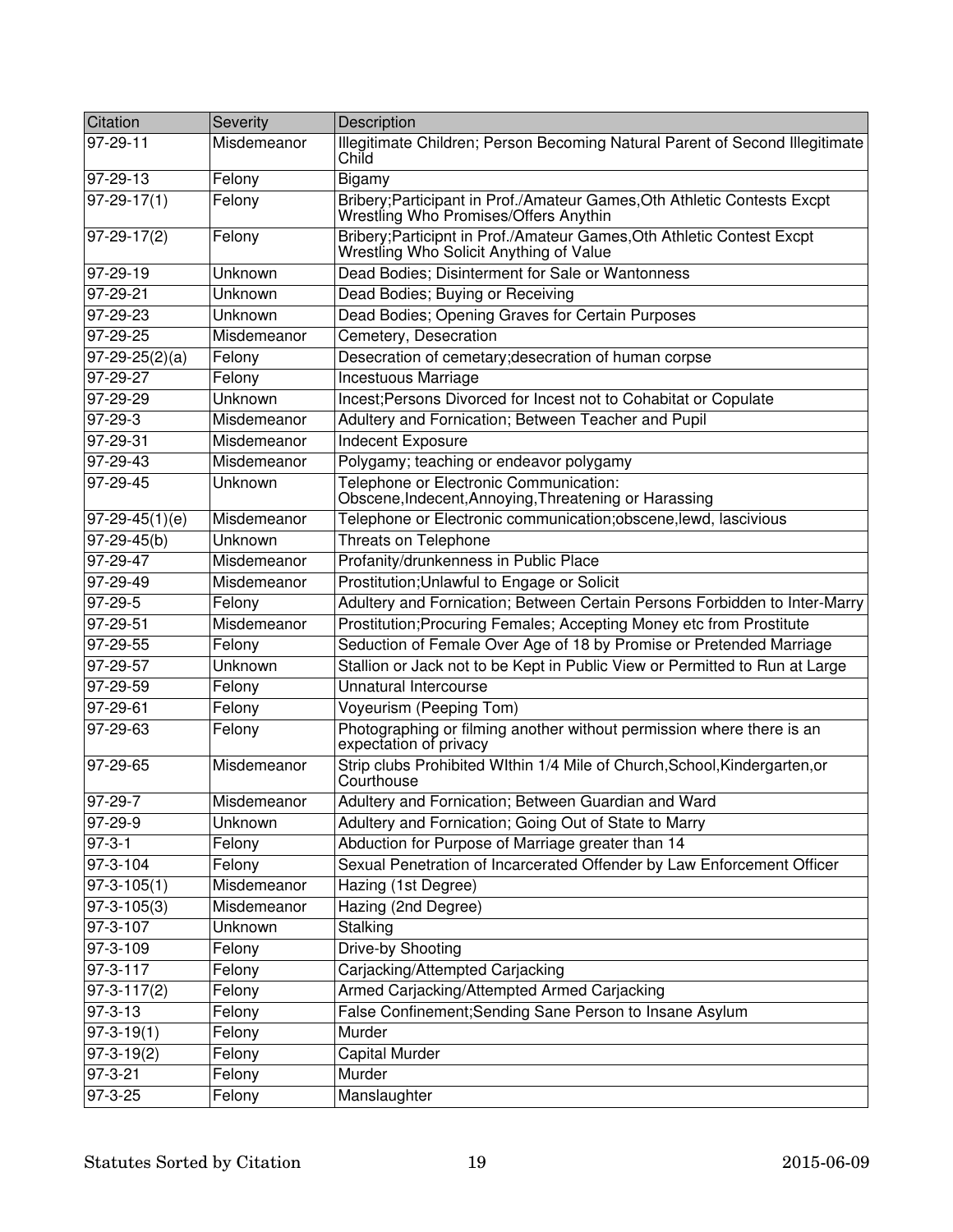| Citation                | Severity    | Description                                                                                                          |
|-------------------------|-------------|----------------------------------------------------------------------------------------------------------------------|
| 97-3-27                 | Felony      | Manslaughter; Killing While Committing a Felony                                                                      |
| $97 - 3 - 29$           | Felony      | Manslaughter - Killing While Committing A Misemeanor                                                                 |
| $97 - 3 - 3$            | Felony      | Abortion; Causing Abortion or Miscarriage                                                                            |
| $97 - 3 - 35$           | Felony      | Manslaughter - Without Malice/not Heat of Passion                                                                    |
| $97 - 3 - 37(1)$        | Felony      | Homicide; Killing of an Unborn Quick Child                                                                           |
| $97 - 3 - 37(2)$        | Unknown     | Intentional Injury to Pregnant Woman                                                                                 |
| $97 - 3 - 45$           | Unknown     | Manslaughter - by Vicious/mischievous Animal                                                                         |
| $97 - 3 - 47$           | Felony      | Manslaughter (Culpable Negligence)                                                                                   |
| $97 - 3 - 49$           | Felony      | Suicide; Aiding                                                                                                      |
| $97 - 3 - 51$           | Felony      | Interstate Removal of Child under Age 14 by Nocustodial Parent or Relative                                           |
| 97-3-53                 | Felony      | Kidnaping                                                                                                            |
| $97-3-54.1$             | Felony      | Anti-Human Trafficking Act; prohibited conduct; penalty                                                              |
| 97-3-54.2               | Felony      | AntiHuman Traffciking Act; destruction, concealment or confication of<br>passport or other immigration document      |
| 97-3-54.3               | Felony      | Anti-Human Trafficking Act; aiding, abetting or conspiring to violate anti-<br>human trafficking provisions          |
| 97-3-55                 | Misdemeanor | Libel                                                                                                                |
| 97-3-59                 | Felony      | Mayhem                                                                                                               |
| $97 - 3 - 61$           | Unknown     | Poisoning with Intent to Kill or Injure                                                                              |
| 97-3-63                 | Felony      | Poisoning with Intent to Kill Where Death Does Not Ensue                                                             |
| 97-3-65                 | Felony      | Rape; Carnal Knowledge of Child under 14                                                                             |
| $97 - 3 - 65(1)$        | Felony      | <b>Statutory Rape</b>                                                                                                |
| $97-3-65(1)(a)$         | Felony      | Statutory Rape; person >= 17 has sexual intercourse with child >= 14 but <<br>16 and $\ge$ = 36 mo younger than pers |
| $97 - 3 - 65(1)(b)$     | Felony      | Statutory Rape; vic under 14 yoa and 25 month younger not spouse                                                     |
| $97 - 3 - 65(3)$        | Felony      | Statutory Rape; by administering certain substances                                                                  |
| $97-3-65(4)(a)$         | Felony      | Forcible sexual intercourse, sexual intercourse or statutory rape without<br>consent by using any substance          |
| 97-3-7                  | Unknown     | Simple Assault; Aggrav Assault; Domestic violence                                                                    |
| $97 - 3 - 7(1)$         | Unknown     | Simple Assault                                                                                                       |
| $97 - 3 - 7(1)(a)(iii)$ | Misdemeanor | Simple Assault; attempt by physical menace put another in fear of imminent<br>serious bodily harm                    |
| $97-3-7(2)$             | Felony      | <b>Aggravated Assault</b>                                                                                            |
| $\sqrt{97-3-7(2)(a)}$   | Unknown     | Aggravated Assault; attempts to cause or causes serious bodily injury                                                |
| $97-3-7(2)(b)$          | Unknown     | Aggravated Assault; upon a statewide elected official, law enforcement<br>officer, fireman, et al.                   |
| $97 - 3 - 7(3)$         | Unknown     | Simple Domestic Violence; Simple Domestic 1st & 2nd offense are misd. 3rd<br>Offense is felony                       |
| $97-3-7(4)$             | Felony      | <b>Aggravated Domestic Violence</b>                                                                                  |
| $97 - 3 - 71$           | Felony      | Rape - Assault with Intent to Ravish                                                                                 |
| 97-3-73                 | Felony      | Robbery                                                                                                              |
| 97-3-75                 | Felony      | Robbery - Simple                                                                                                     |
| 97-3-77                 | Felony      | Robbery; Threat to Injure Person or Relative at Another Time                                                         |
| 97-3-79                 | Felony      | Robbery - Armed                                                                                                      |
| $97 - 3 - 81$           | Felony      | Robbery; Threatening Letter Demanding Money, Property                                                                |
| 97-3-82                 | Unknown     | Extortion                                                                                                            |
| 97-3-85                 | Misdemeanor | Threats, Intimidation by Letter, Etc.                                                                                |
| 97-3-95                 | Felony      | <b>Sexual Battery</b>                                                                                                |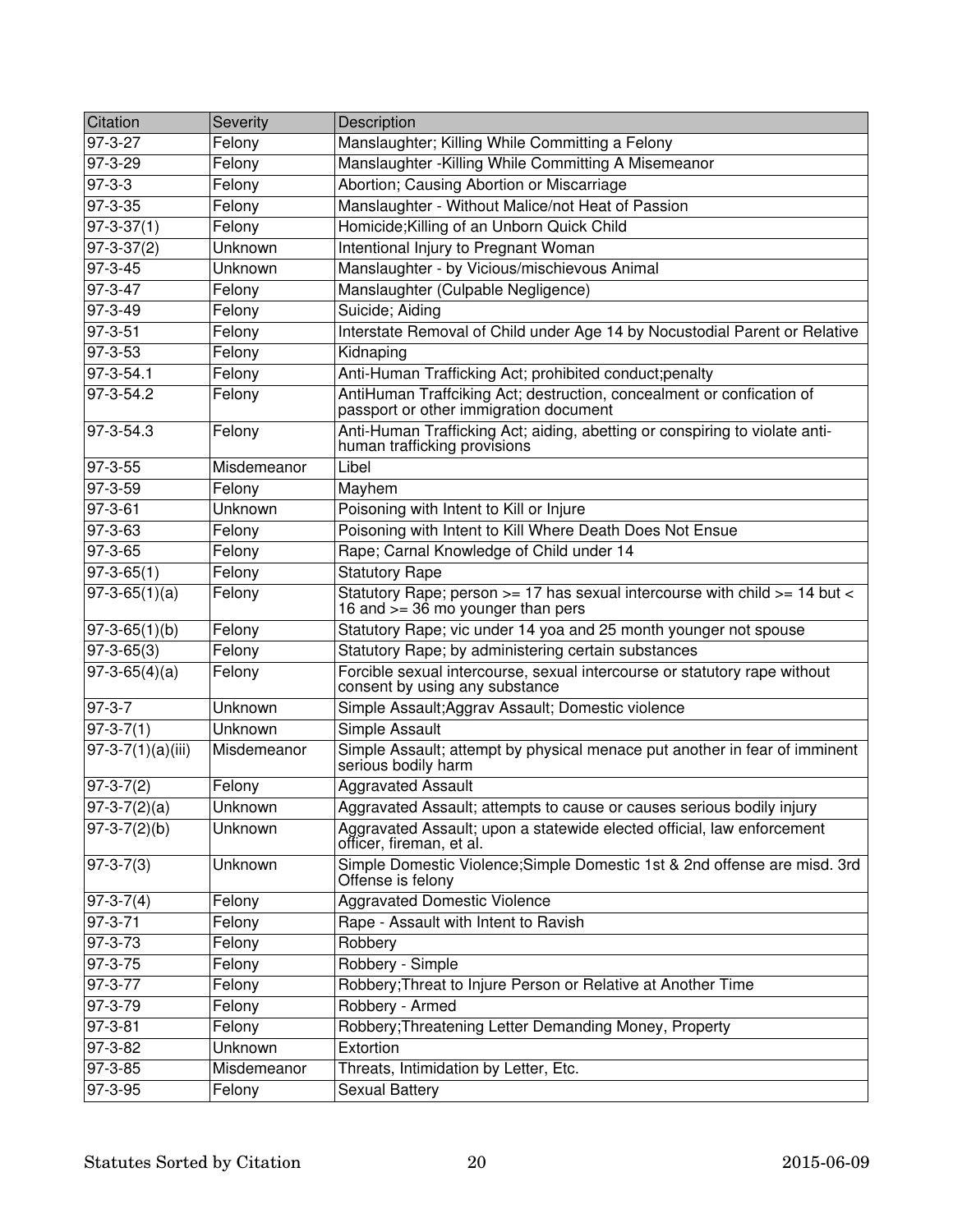| Citation        | <b>Severity</b> | Description                                                                                                     |
|-----------------|-----------------|-----------------------------------------------------------------------------------------------------------------|
| $97-3-95(1)(d)$ | Felony          | Sexual Battery; Unlawful sexual penetration with a child < 14                                                   |
| $97-3-95(2)$    | Felony          | Sexual Battery; Unlawful sexual penetration with child < 18 if person position<br>of trust/authority over child |
| $97 - 31 - 11$  | Misdemeanor     | Unlawful Possession, Control, or Transportation of Ginger Preparation                                           |
| $97 - 31 - 15$  | Misdemeanor     | Delivery of Alcohol or Wine to Person Other Than Cosignee                                                       |
| $97 - 31 - 19$  | Misdemeanor     | <b>Consumption of Liquor Prohibited</b>                                                                         |
| 97-31-21        | Felony          | Manufacturing or Distilling Unlawful                                                                            |
| $97 - 31 - 23$  | Felony          | Manufacture, Owning/controlling Distillery                                                                      |
| $97-31-27$      | Unknown         | Felonious Possession/sale of Alcohol in Dry County                                                              |
| 97-31-29        | Misdemeanor     | Sale, Possession, etc. of Intoxicating Beverages Prohibited                                                     |
| 97-31-31        | Misdemeanor     | Connivance by Owner or Occupant of House or Boat Where Liquor is Stored<br>or Kept                              |
| 97-31-35        | Unknown         | Sale, Possession, Etc. of Intoxicating Beverages Within Facilities                                              |
| $97-31-45$      | Misdemeanor     | Sale of Alcohol by Druggists                                                                                    |
| $97 - 31 - 47$  | Misdemeanor     | Transportation of Intoxicating Liquors into or within State Unlawful                                            |
| $97-31-49$      | Misdemeanor     | Solicitation of Orders for Liquor, etc. Unlawful                                                                |
| $97-31-5$       | Misdemeanor     | Unlawful to Sell or Keep Certain Alcoholic Preparations                                                         |
| $97 - 31 - 7$   | Misdemeanor     | Permit to Solicit or Take Orders of Alcoholic Preparations                                                      |
| $97 - 31 - 9$   | Misdemeanor     | Record of Purchases Required of Alcoholic Preparations                                                          |
| 97-32-11        | Misdemeanor     | Tobacco Offenses; Point of Sale Warning Signs                                                                   |
| 97-32-13        | Misdemeanor     | Tobacco Offenses; Juvenile Misrepresentation of Age                                                             |
| 97-32-15        | Misdemeanor     | Tobacco Offenses; Vending Machine Tobacco Sales                                                                 |
| 97-32-17        | Misdemeanor     | Tobacco Offenses; Prohib.on the Distribution of Tobacco Products Other<br>Than in Sealed Packages               |
| $97-32-19$      | Misdemeanor     | Tobacco Offenses; Transfers of Tobacco Products From distributors or<br><b>Wholesalers to Retailers</b>         |
| 97-32-23        | Misdemeanor     | Tobacco Offenses; Unlawful to Publish Name/Identity of Person Under Age<br>18 who is Convicted                  |
| 97-32-29        | Misdemeanor     | Tobacco Offenses; Use of tobacco by Adults on Certain Educational<br><b>Properties Prohibited</b>               |
| $97-32-5$       | Misdemeanor     | Sale or Transfer of Tobacco Products to Persons Under 18 Years of Age<br>Prohibited                             |
| 97-32-9         | Unknown         | Tobacco Offenses; Juvenile Purchase, Possession and Consump. of<br>Tobacco                                      |
| $97 - 33 - 1$   | Misdemeanor     | <b>Gambling Illegally</b>                                                                                       |
| 97-33-109       | Unknown         | Gambling and Lotteries; Injunction and Violations                                                               |
| 97-33-13        | Misdemeanor     | Gambling; Building Owners, Lessees, etc., Not to Permit Gambling                                                |
| 97-33-21        | Misdemeanor     | Gambling with Minor                                                                                             |
| 97-33-31        | Felony          | Lotteries, Illegal                                                                                              |
| 97-33-49        | Misdemeanor     | Raffles                                                                                                         |
| 97-33-7         | Unknown         | Gambling:poss of gambling equipkment/machines                                                                   |
| 97-33-75        | Unknown         | Charitable Bingo Law; Violations                                                                                |
| 97-33-9         | Misdemeanor     | Gambling - unlawful to keep, exhibit, or run gaming table                                                       |
| $97-35-1$       | Misdemeanor     | Bus, Disorderly Conduct(profanity, intoxication, or smoking on passenger<br>bus)                                |
| 97-35-11        | Misdemeanor     | Indecent Exposure/abusive Language; Disturbance of Family                                                       |
| 97-35-13        | Misdemeanor     | Disturbance in Public Place                                                                                     |
| 97-35-15        | Misdemeanor     | Disturbing the Peace (public or peace or others)                                                                |
| 97-35-17        | Misdemeanor     | Disturbing Worship                                                                                              |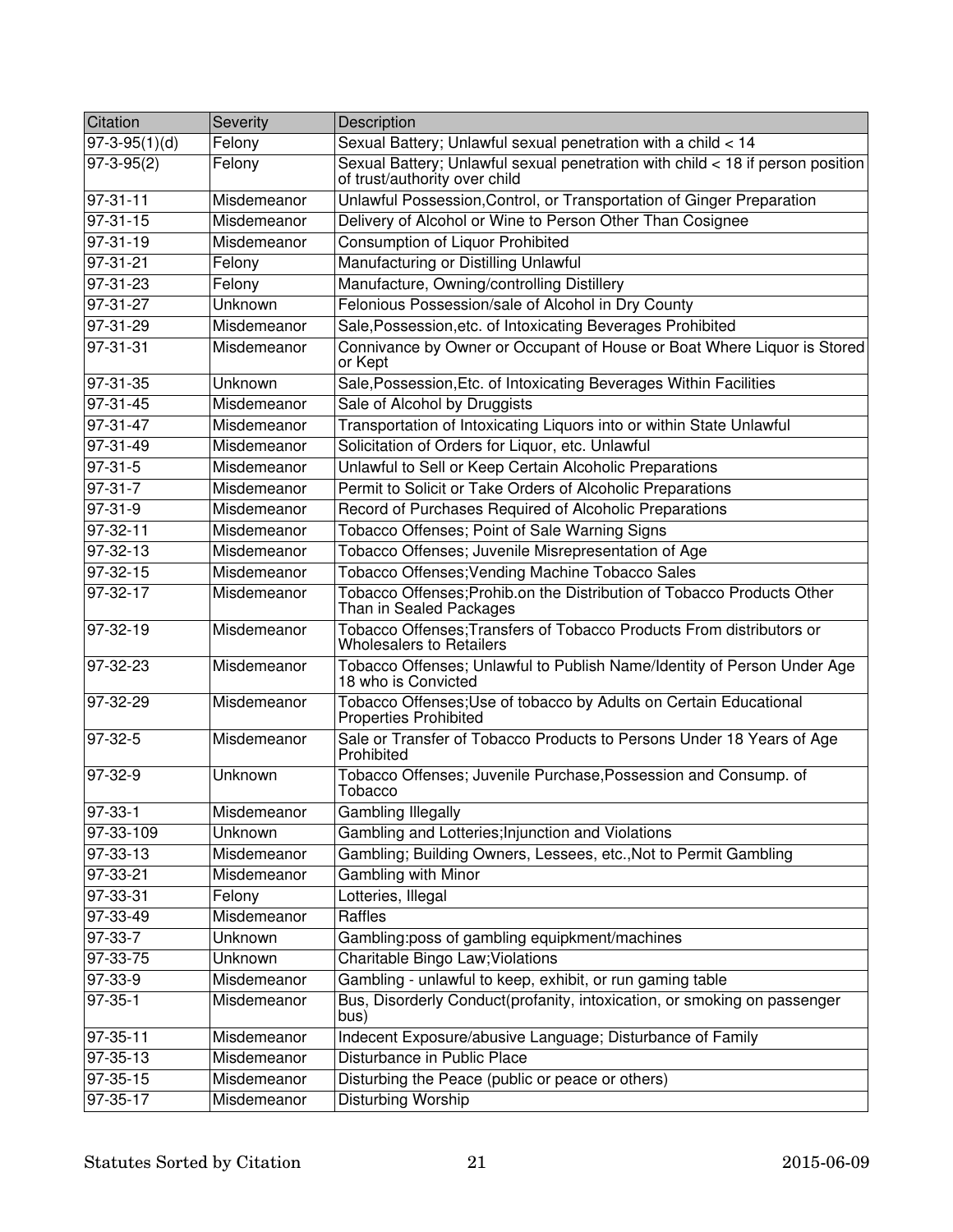| Citation        | Severity    | Description                                                                                                     |
|-----------------|-------------|-----------------------------------------------------------------------------------------------------------------|
| 97-35-19        | Misdemeanor | Hydraulic Brake Fluid; Sale of Inferior Quality Unlawful                                                        |
| $97 - 35 - 21$  | Misdemeanor | Lighthouse Property and Navigation Lights; destruction or extinguishing                                         |
| 97-35-23        | Misdemeanor | Obstructing Public Streets, etc; Intentional Obstruction of or Interference with<br>Vehicle or Pedestrian       |
| 97-35-25        | Misdemeanor | Street, Obstructing                                                                                             |
| 97-35-27        | Misdemeanor | Convicted Felon/Failure to Register                                                                             |
| 97-35-29        | Misdemeanor | Tramps;Definition                                                                                               |
| $97-35-3(2)$    | Felony      | <b>Inciting a Riot</b>                                                                                          |
| 97-35-33        | Misdemeanor | Being a tramp                                                                                                   |
| 97-35-35        | Misdemeanor | Tramps; Not Leaving House, etc. on Request, Carrying Weapons, or<br>Threatening Injury                          |
| 97-35-37        | Misdemeanor | Vagrancy                                                                                                        |
| 97-35-45        | Misdemeanor | Fire, False Alarm                                                                                               |
| 97-35-47        | Misdemeanor | False Reporting of a Crime                                                                                      |
| 97-35-49        | Misdemeanor | Laser Beam/Pointing at LEA, Fireman, or EMT                                                                     |
| $97 - 35 - 5$   | Misdemeanor | Interference or Disturbance of Business, customs, etc.                                                          |
| 97-35-51        | Unknown     | Motor Vehicle; failure to stop pursuant to signal of Law Enf Officer                                            |
| 97-35-7         | Unknown     | Failure to comply with requests of officer                                                                      |
| $97-35-7(1)$    | Unknown     | Disorderly conduct; failure to comply                                                                           |
| $97-35-7(2)$    | Unknown     | Disorderly conduct; person causes another to violate subsect (1)                                                |
| $97-35-7(3)$    | Felony      | Disorderly Conduct: wilful or wanton disregard for life or safety if other is<br>injured, mimed or killed       |
| 97-35-9         | Misdemeanor | Disturbance by Explosions, Noises or Offensive Conduct                                                          |
| 97-37-1         | Unknown     | Carrying a Concealed Weapon/Fake Weapon                                                                         |
| $97-37-11$      | Misdemeanor | Deadly Weapon - Dealer Failure to Maintain Records(weapons sold)                                                |
| 97-37-13        | Misdemeanor | Deadly Weapons; Weapons and Cartridges Not to be Given to Minor or<br>Intoxicated Person                        |
| 97-37-14        | Unknown     | Possession of a Firearm by Juvenile                                                                             |
| 97-37-15        | Misdemeanor | Parent or Guardian Not to Permit Minor Son to Have or Carry Weapon                                              |
| 97-37-17        | Unknown     | Possession of Weapons by Students; aiding or encouraging                                                        |
| $97-37-17(2)$   | Felony      | Deadly Weapon - on Educational Property Unlawful for any person to<br>possess                                   |
| $97-37-17(3)$   | Felony      | Deadly Weapon - on Educational Property Unlawful to encourage or aid a<br>minor $<$ 18 yrs to possess or carry  |
| $ 97-37-17(4) $ | Misdemeanor | Deadly Weapon - on Educational Property (to carry)                                                              |
| $97-37-17(5)$   | Misdemeanor | Deadly Weapon - on Educational Property (to cause, encourage, or aid<br>minor less than 18)                     |
| 97-37-19        | Misdemeanor | Deadly weapon; exhibiting in rude, angry, or threatening manner.                                                |
| 97-37-21        | Felony      | <b>False Reporting of Explosives</b>                                                                            |
| $97-37-23(1)$   | Felony      | Explosives - Unlawful Possession                                                                                |
| $97-37-23(4)$   | Misdemeanor | Explosives - Unlawful Possession                                                                                |
| $97-37-25$      | Felony      | Explosives; Unlawful Use                                                                                        |
| 97-37-29        | Unknown     | Shoot into Dwelling                                                                                             |
| 97-37-30        | Felony      | Willful discharge of firearm toward dwelling of another cause damage to<br>dwelling /domestic animal/livestock. |
| 97-37-35        | Felony      | Possession of Stolen Firearm                                                                                    |
| $97-37-35(1)$   | Felony      | Possess, Receive, Retain, Acquire or Obtain Poss.or Dispose of Stolen<br>Firearm                                |
| $97-37-35(2)$   | Felony      | Sell, Delivery or Transfer of Stolen Firearm Prohibited                                                         |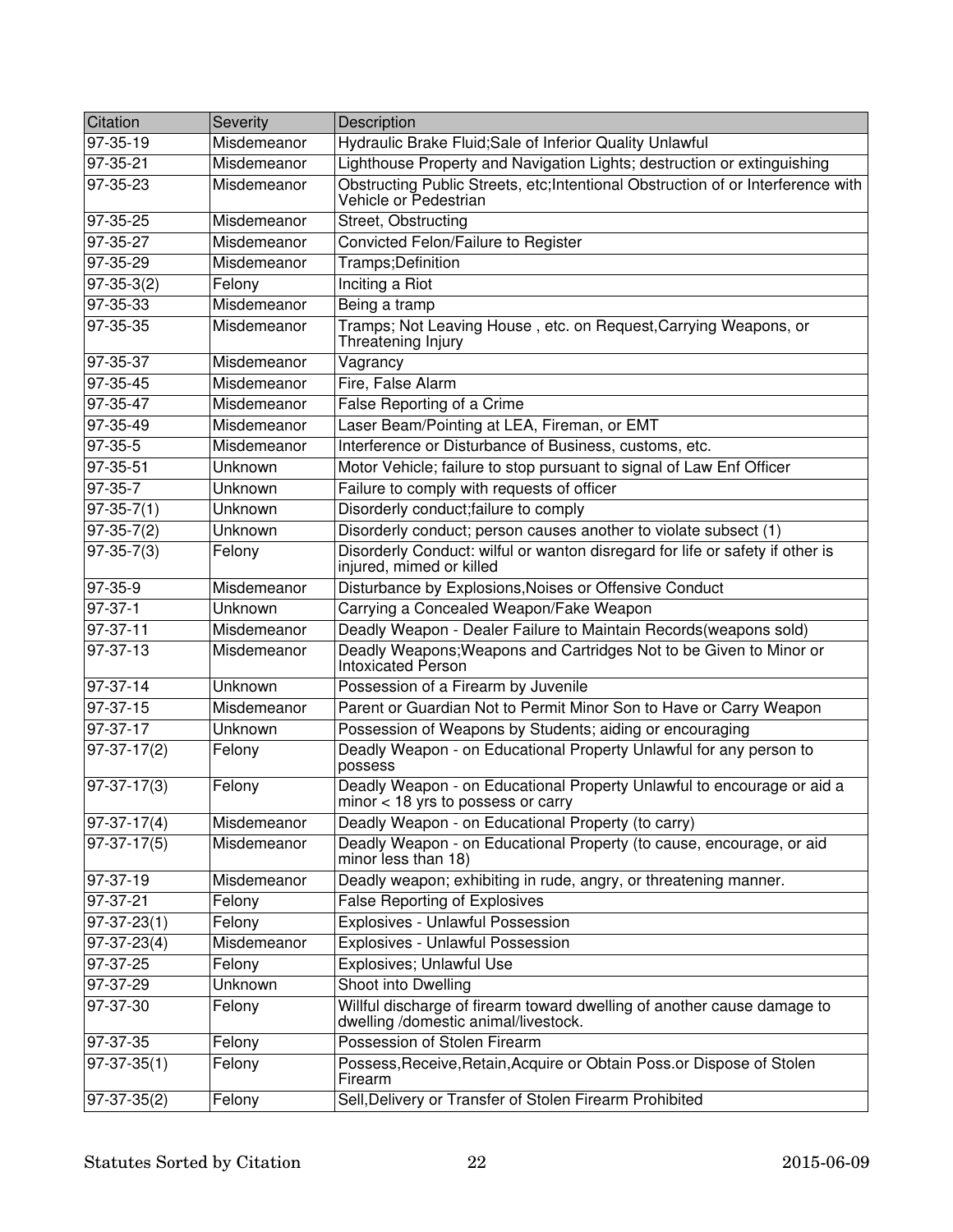| Citation                | Severity    | Description                                                                                                     |
|-------------------------|-------------|-----------------------------------------------------------------------------------------------------------------|
| $97-37-35(4)$           | Felony      | Commission of Crime While in Possession of Stolen Firearm                                                       |
| 97-37-5                 | Felony      | Felon Carrying Concealed Weapon                                                                                 |
| 97-39-1                 | Misdemeanor | Dueling; Giving, Accepting, or Carrying Challenge; Advising, Attending or<br>Aiding Dueling                     |
| 97-39-11                | Unknown     | Dueling; Fighting in Public Place with Deadly Weapon, or Seconding Such a<br>Fight; Killed in Such fight        |
| 97-39-5                 | Misdemeanor | Dueling; Leaving State for Purposes of Duel                                                                     |
| 97-39-7                 | Misdemeanor | Dueling; Posting or Publishing or Villifying Another                                                            |
| $97 - 41 - 1$           | Misdemeanor | Animals, Cruelty to                                                                                             |
| $97 - 41 - 11$          | Misdemeanor | <b>Fighting Animals or Cocks</b>                                                                                |
| $97 - 41 - 15$          | Felony      | Malicious/mischievous Injury to Animals/livestock                                                               |
| 97-41-16                | Misdemeanor | Malicious or Mischievous Injury to Dog or colt                                                                  |
| 97-41-17                | Unknown     | Animals, Administering Poison                                                                                   |
| 97-41-19                | Felony      | Dog Fighting                                                                                                    |
| $97-41-5$               | Misdemeanor | Carrying Creature in a Cruel Manner                                                                             |
| $97 - 41 - 7$           | Misdemeanor | Confining Creatures Without Food or Water                                                                       |
| $97-41-9$               | Misdemeanor | Failure of Owner or Custodial to Provide Sustenance                                                             |
| $97-43-5$               | Felony      | Rico - Racketeering                                                                                             |
| $97-44-19$              | Unknown     | Streetgang Act; Criminal Street Gang Activity                                                                   |
| 97-45-15                | Unknown     | Cyberstalking                                                                                                   |
| $97-45-15(1)(a)$        | Felony      | Computer: Email/Electronic Communication to Extort or Threaten Harm                                             |
| $97-45-15(1)(b)$        | Felony      | Computer: Email/Electronic Communication to Harass                                                              |
| $97-45-15(1)(c)$        | Felony      | Computer: False Statement in Email/Electronic Communications to Threaten<br>or Terrify                          |
| $97-45-15(1)(d)$        | Felony      | Computer: Permit Use of Computer/Electronic Device to Threaten or Terrify                                       |
| $97 - 45 - 17$          | Felony      | Computer: Posting of Email/Electronic Message to Cause Injury                                                   |
| $97-45-19$              | Felony      | Computer: Identity Theft or Attempt to Obtain Identity                                                          |
| $97 - 45 - 3$           | Unknown     | <b>Computer Fraud</b>                                                                                           |
| $97 - 45 - 7$           | Unknown     | Offense Against Computer Equipment                                                                              |
| $97 - 45 - 9$           | Unknown     | Offense Against Intellectual Property                                                                           |
| $97 - 5 - 1$            | Unknown     | Child, Abandonment of Child under Age 6                                                                         |
| 97-5-23                 | Felony      | Touching Child for Lustful Purposes; Gratification; Molesting                                                   |
| $\overline{97-5-23}(1)$ | Felony      | Touching Child for Lustful Purposes by Person Over 18 Child Under Age of<br>16;Gratification;Molesting          |
| $97 - 5 - 23(2)$        | Felony      | Touching Child Lustful Purpose by Person >18 Child Under Age of 18 When<br>Person Occ Position of Trust or Auth |
| $97 - 5 - 23(3)$        | Felony      | Touching, handling, etc. child, mentally defective or incapacitated person;<br>Second offense                   |
| 97-5-27                 | Misdemeanor | Sexually-oriented Material: Dissemination to Minor under 18                                                     |
| $97 - 5 - 27(3)$        | Felony      | Computer luring of person under 18                                                                              |
| $97 - 5 - 29$           | Misdemeanor | <b>Public Display of Sexually Oriented Materials</b>                                                            |
| $97 - 5 - 3$            | Felony      | Descertion or non-support of child under age eighteen                                                           |
| $97 - 5 - 33$           | Felony      | <b>Exploitation of Children</b>                                                                                 |
| $97 - 5 - 39(1)$        | Unknown     | Contributing to the Neglect or Delinquency of a child                                                           |
| $97 - 5 - 39(2)$        | Felony      | Child, Abuse/Battery Causing Serious Bodily Harm; Intentional Torturing or<br><b>Burning of Child</b>           |
| $97-5-39(2)(a)$         | Unknown     | Contributing to the neglect of child;                                                                           |
| $97 - 5 - 39(2)(b)$     | Felony      | Contributing to the neglect or deling of child; Felonious abuse                                                 |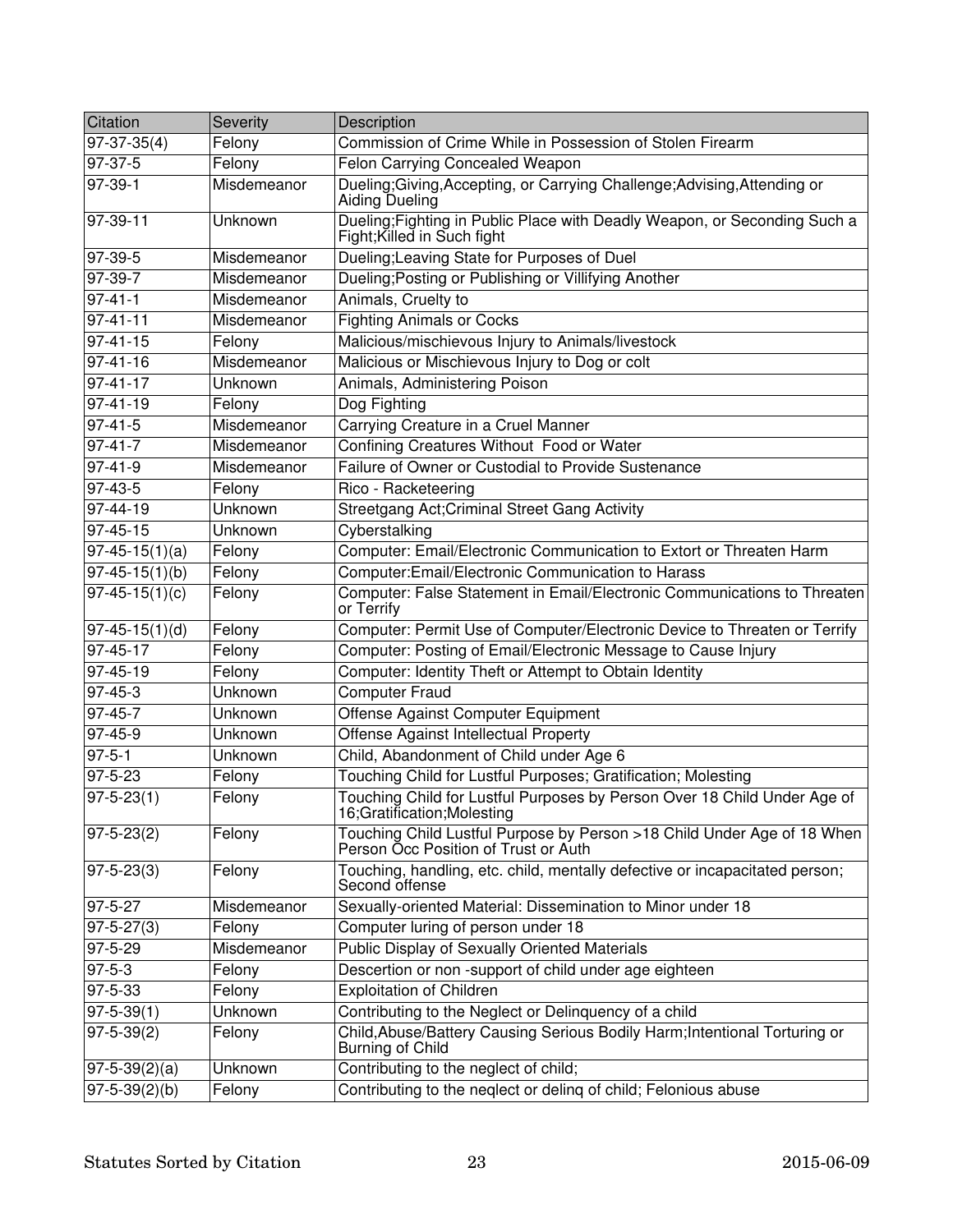| Citation               | Severity    | Description                                                                                                    |
|------------------------|-------------|----------------------------------------------------------------------------------------------------------------|
| $97 - 5 - 39(2)(b)(i)$ | Felony      | Manufacture/Possess/Sell drugs presence of child.                                                              |
| 97-5-40                | Misdemeanor | Child Abuse - Condoning                                                                                        |
| $97 - 5 - 41$          | Felony      | Carnal Knowledge Step/adopted Child                                                                            |
| $97 - 5 - 49(2)$       | Misdemeanor | KNOWINGLY ALLOWING PARTY WHERE MINOR OBTAINS,<br>POSSESSES OR CONSUMES ALCOHOLIC BEVERAGES                     |
| $97 - 5 - 5$           | Felony      | Enticing child for concealment, prostitution or marriage                                                       |
| $97 - 5 - 7$           | Misdemeanor | Child, Enticing from Parents for purpose of employment                                                         |
| $97 - 5 - 9$           | Misdemeanor | Ice Boxes etc; Abandonment w/o remove latch                                                                    |
| $97 - 7 - 10$          | Felony      | Making Fraudulent Statements/representations                                                                   |
| $97 - 7 - 11$          | Unknown     | Conspiracy to Defraud State; Obtaining Public Funds Fraudulently                                               |
| $97 - 7 - 13$          | Felony      | Conspiracy to Defraud State; Defeating or Preventing Prosecution of Just<br>Claim Due State                    |
| 97-7-15                | Felony      | Conspiracy to Defraud State; Each Party Guilty of Felony When One or More<br><b>Conspirators Act</b>           |
| 97-7-17                | Unknown     | Conspiracy to Prevent Holding a Public Office or Discharging its Duties, etc.<br>by Use of Force               |
| 97-7-19                | Unknown     | Conspiracy to Prevent Holding a Public Office or Discharging its Duties, etc.<br>by Use of Boycott             |
| $97 - 7 - 23$          | Felony      | <b>Criminal Syndicalism</b>                                                                                    |
| $97 - 7 - 25$          | Felony      | Criminal Syndicalism; Unlawful Assemblage to Advocate                                                          |
| $97 - 7 - 29$          | Unknown     | Destroying, Injuring, etc Property to Hinder War Efforts                                                       |
| $97 - 7 - 31$          | Unknown     | Destroying, Injuring, etc State or Federally Licensed Communication<br><b>Systems</b>                          |
| 97-7-33                | Felony      | False Statement to Fed. Authorities as to Denial of Constitutional Rights by<br>the State or its Agents        |
| 97-7-35                | Felony      | False Swear; False Sworn Statements to Fed Auth as to Denial of<br>Constitution Rights by the State            |
| 97-7-37                | Felony      | False Sworn Stmts to Fed Auth to Deny Constitution Rights by the State<br>w/intent to deceive/cause investigat |
| 97-7-39                | Misdemeanor | Flags; Desecration of National or State Flag Prohibited                                                        |
| $97 - 7 - 41(1)$       | Misdemeanor | Food Commodity Donated by Fed or State Gov. ; Obtaining Fraudulently                                           |
| $97 - 7 - 41(2)$       | Misdemeanor | Food Commodity Donated by Fed or State Gov; Purchasing, bartering<br>exchanging or obtaining                   |
| 97-7-42                | Unknown     | Fraud - Food Stamps                                                                                            |
| $97 - 7 - 43$          | Misdemeanor | Impersonating an Officer or employee                                                                           |
| 97-7-44                | Misdemeanor | Impersonating a public officer or employee acting under authority of State of<br>Mississippi                   |
| $97 - 7 - 45$          | Felony      | Legislature; Preventing or Attempt. to Prevent Meetings                                                        |
| 97-7-47                | Misdemeanor | Legislature; Disturbing Proceedings                                                                            |
| $97 - 7 - 49$          | Felony      | Legislature; Altering Bills or Resolutions Before Passage                                                      |
| 97-7-51                | Felony      | Legislature; Altering Bills or Resolutions After Passage                                                       |
| 97-7-53                | Felony      | Legislature; Bribing or Influencing Member                                                                     |
| 97-7-55                | Felony      | Legislature; Member Accepting or Agreeing to Accept Bribs                                                      |
| $97 - 7 - 57$          | Felony      | Legislature; Influence Peddling                                                                                |
| $97 - 7 - 59$          | Misdemeanor | Military Service; Failure to Report for Active Duty                                                            |
| 97-7-61                | Misdemeanor | Military Service; Organizing Military Body for Public Drill or Parade; license<br>required                     |
| 97-7-63                | Misdemeanor | Picketing - Interfering Access to Government Building                                                          |
| 97-7-67                | Felony      | Treason                                                                                                        |
| $97 - 7 - 9$           | Misdemeanor | <b>Defacing Capitol Building</b>                                                                               |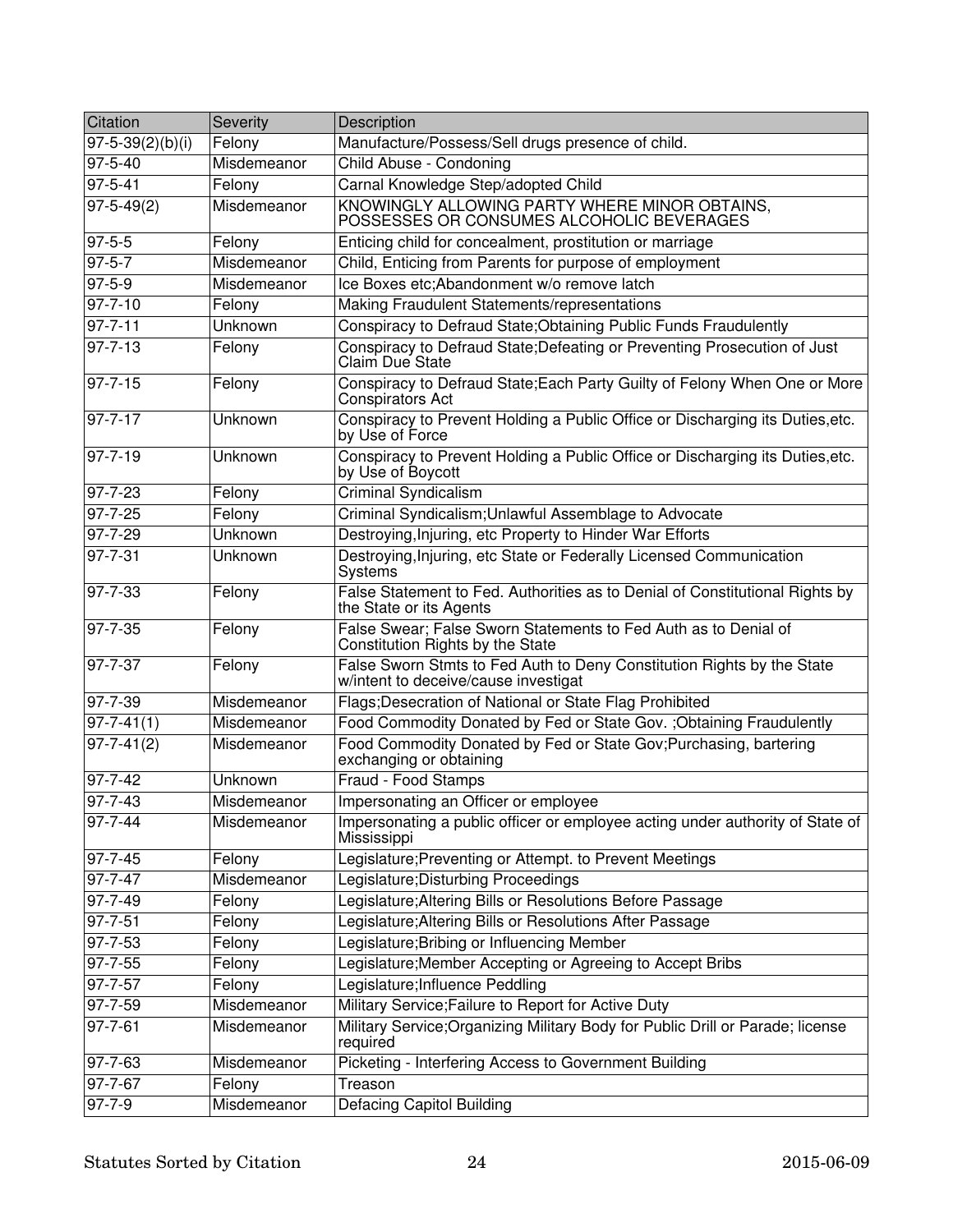| Citation            | Severity       | Description                                                                                                      |
|---------------------|----------------|------------------------------------------------------------------------------------------------------------------|
| $97 - 9 - 10$       | Misdemeanor    | Bribery, Commercial                                                                                              |
| $97 - 9 - 103$      | Unknown        | Hindering prosecution or apprehension; harbors conceals warns provides<br>aids prevents obstructs                |
| 97-9-105            | Felony         | <b>Hindering Prosecution 1st deg</b>                                                                             |
| 97-9-107            | Misdemeanor    | <b>Hindering Prosecution 2nd degree</b>                                                                          |
| 97-9-109            | Felony         | <b>Bribing a witness</b>                                                                                         |
| $97 - 9 - 11$       | Felony         | Champerty and Maintenance; Solicitation and Stirring up of Litigation<br>Prohibited                              |
| 97-9-111            | Felony         | Bribe receiving by a witness                                                                                     |
| 97-9-113            | Felony         | Intimidating a witness                                                                                           |
| 97-9-115            | Felony         | Tampering with a Witness                                                                                         |
| 97-9-117            | Felony         | Bribing a Juror                                                                                                  |
| 97-9-119            | Felony         | <b>Bribe Receiving by Juror</b>                                                                                  |
| 97-9-121            | Felony         | Intimidating a Juror                                                                                             |
| $97 - 9 - 123$      | Felony         | <b>Jury Tampering</b>                                                                                            |
| $97 - 9 - 125$      | Felony         | Tampering with Physical Evidence                                                                                 |
| $97 - 9 - 127$      | Felony         | Retaliation against a public servant or witness                                                                  |
| 97-9-25             | Misdemeanor    | Escape- of inmates of stae institutions; aiding, abetting, etc.                                                  |
| $97 - 9 - 27$       | Felony         | Escape of prisoners; Conveying articles useful for escape to felons                                              |
| $97-9-29$           | Felony         | Escape of prisoners; Aiding escape of felons; rescuing prisoners from<br>custody                                 |
| 97-9-3              | Unknown        | Public Records, Stealing                                                                                         |
| 97-9-31             | Misdemeanor    | Escape - of prisoners; aiding prisoners other than felons.                                                       |
| 97-9-33             | Misdemeanor    | Escape - of prisoners; aiding escapes from officers                                                              |
| $97 - 9 - 35$       | Unknown        | <b>Escape of Prisoners; Permitting Escape</b>                                                                    |
| $97 - 9 - 37$       | Misdemeanor    | Escape of Prisoners; Private Persons Having Custody of Prisoner Arrested<br>on Suspicion                         |
| 97-9-39             | Misdemeanor    | Escape of Prisoners; Refuse to Arrest/Confine, Refuse to Receive<br>Pris;Suffering Escape;Accept Bribe to Permit |
| 97-9-41             | Felony         | Harboring a Fugitive                                                                                             |
| $97 - 9 - 45$       | Felony         | Escape - MDOC                                                                                                    |
| $ 97-9-49(1) $      | <b>Unknown</b> | <b>Escape of Prisoners</b>                                                                                       |
| $97 - 9 - 49(1)(b)$ | Misdemeanor    | Escape of Prisoners; Escape or attempt to escape from any confinement<br>for contempt of court.                  |
| $\sqrt{97-9-49(2)}$ | Misdemeanor    | Escape - Inmates/trusties                                                                                        |
| 97-9-5              | Unknown        | Bribery - Juror, Arbitrator, Referree                                                                            |
| 97-9-53             | Misdemeanor    | Grand Jury, Disclosing Secrecy                                                                                   |
| 97-9-55             | Felony         | Obstructing Justice/intimidating Judge/juror/witness                                                             |
| 97-9-59             | <b>Unknown</b> | <b>Perjury Definitions</b>                                                                                       |
| 97-9-63             | Felony         | Subornation of Perjury                                                                                           |
| 97-9-65             | Felony         | Intimidation of Witness to Commit Perjury                                                                        |
| 97-9-67             | Misdemeanor    | Picketing or Demonstrating in or Near Courthouse or Residence of<br>Judge,Juror,Witness, or Court Officer        |
| 97-9-69             | Misdemeanor    | Property Levied On; Removal without authority                                                                    |
| 97-9-7              | Unknown        | Bribery; Taking Reward for Compounding or Concealing Crime Punishable<br>by Death or Life Imprisonment           |
| 97-9-72             | Unknown        | Motor Vehicle: failure to stop pursuant to signal of Law Enf Officer                                             |
| $97 - 9 - 72(1)$    | Misdemeanor    | Fleeing or eluding a law enforcement officer in a motor vehicle                                                  |
| $97-9-72(2)$        | Felony         | Fleeing or eluding law enforcement                                                                               |